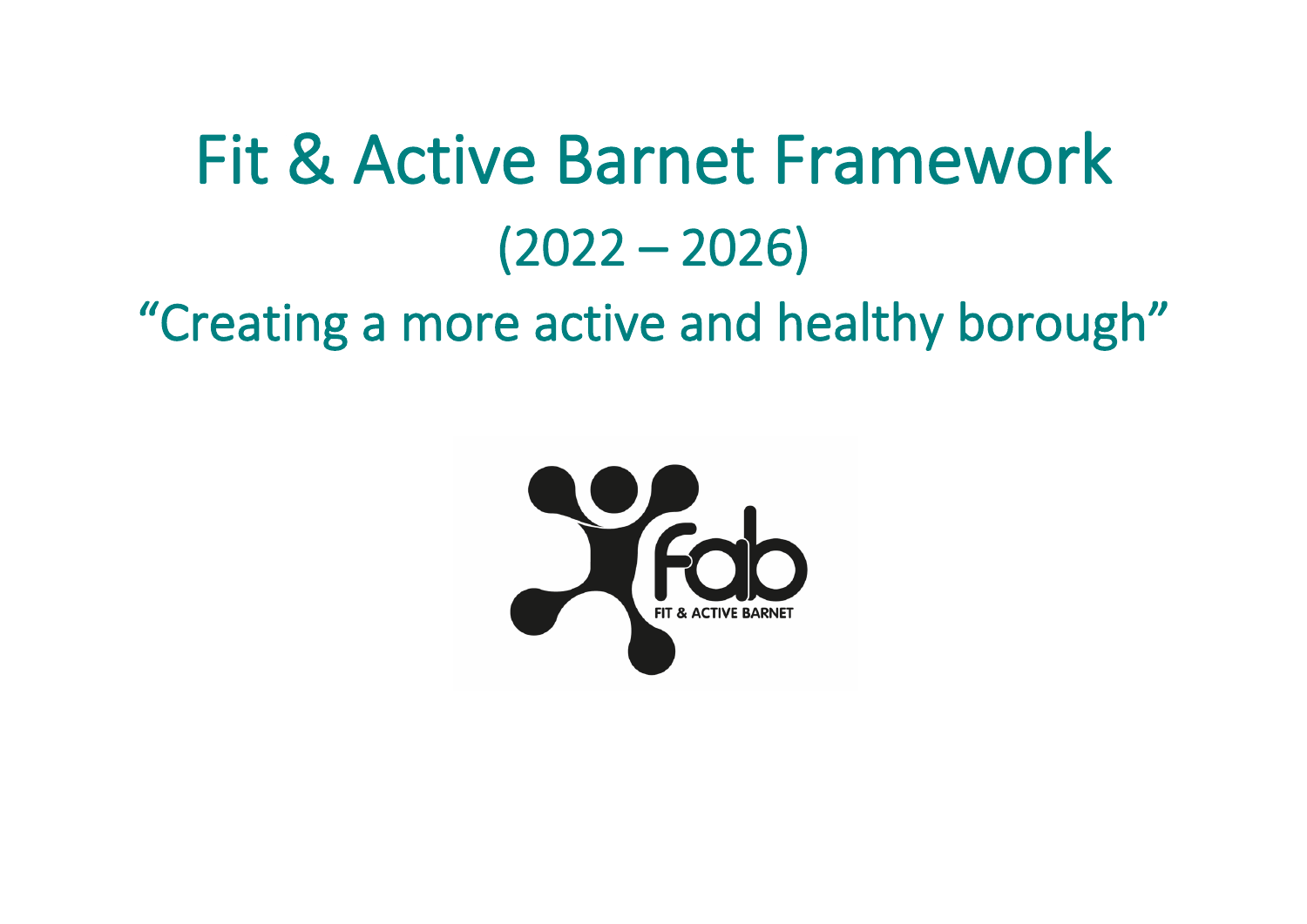## Contents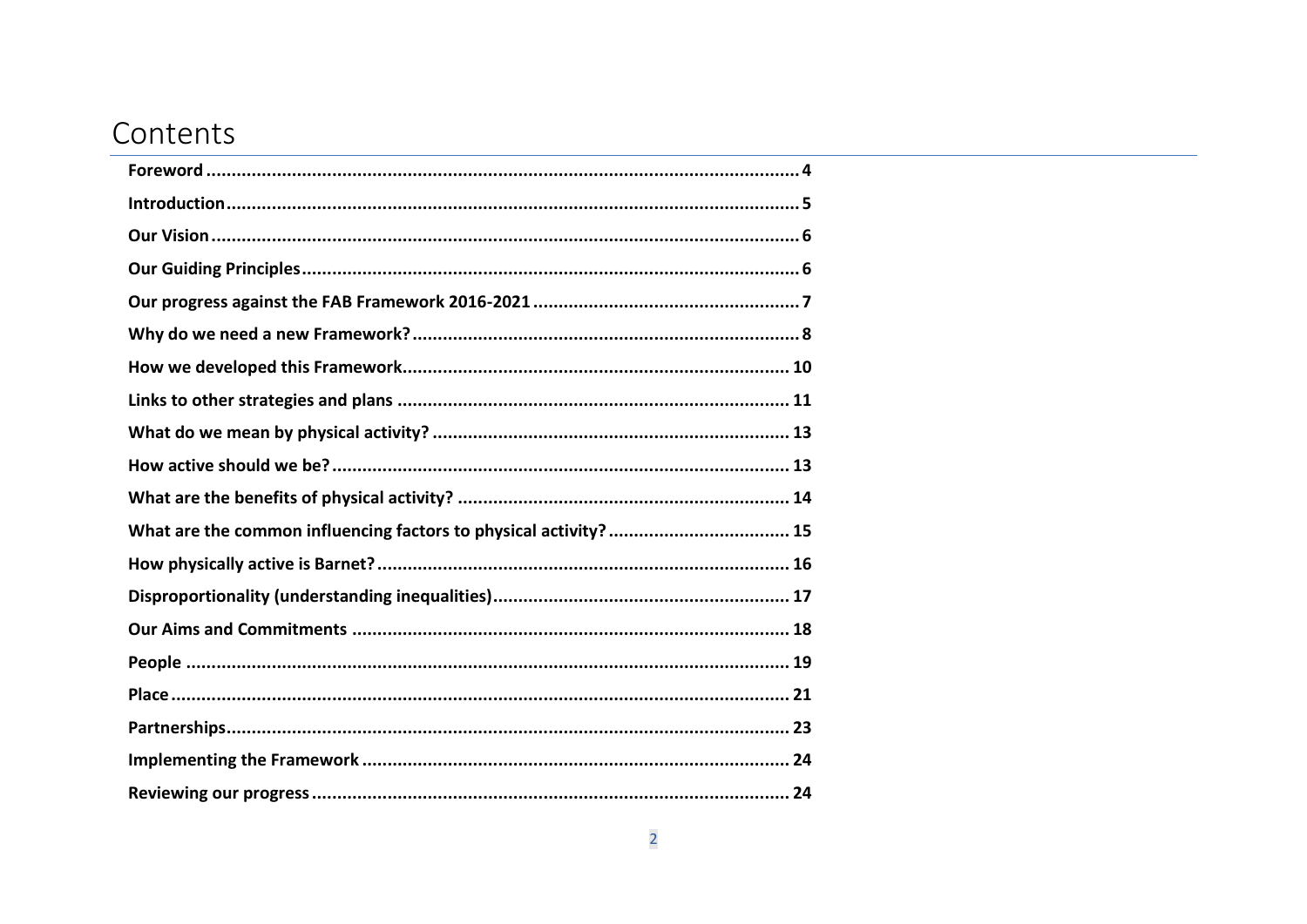| Appendix 2: Local Policy (London Borough of Barnet) Reading List 27 |  |
|---------------------------------------------------------------------|--|
|                                                                     |  |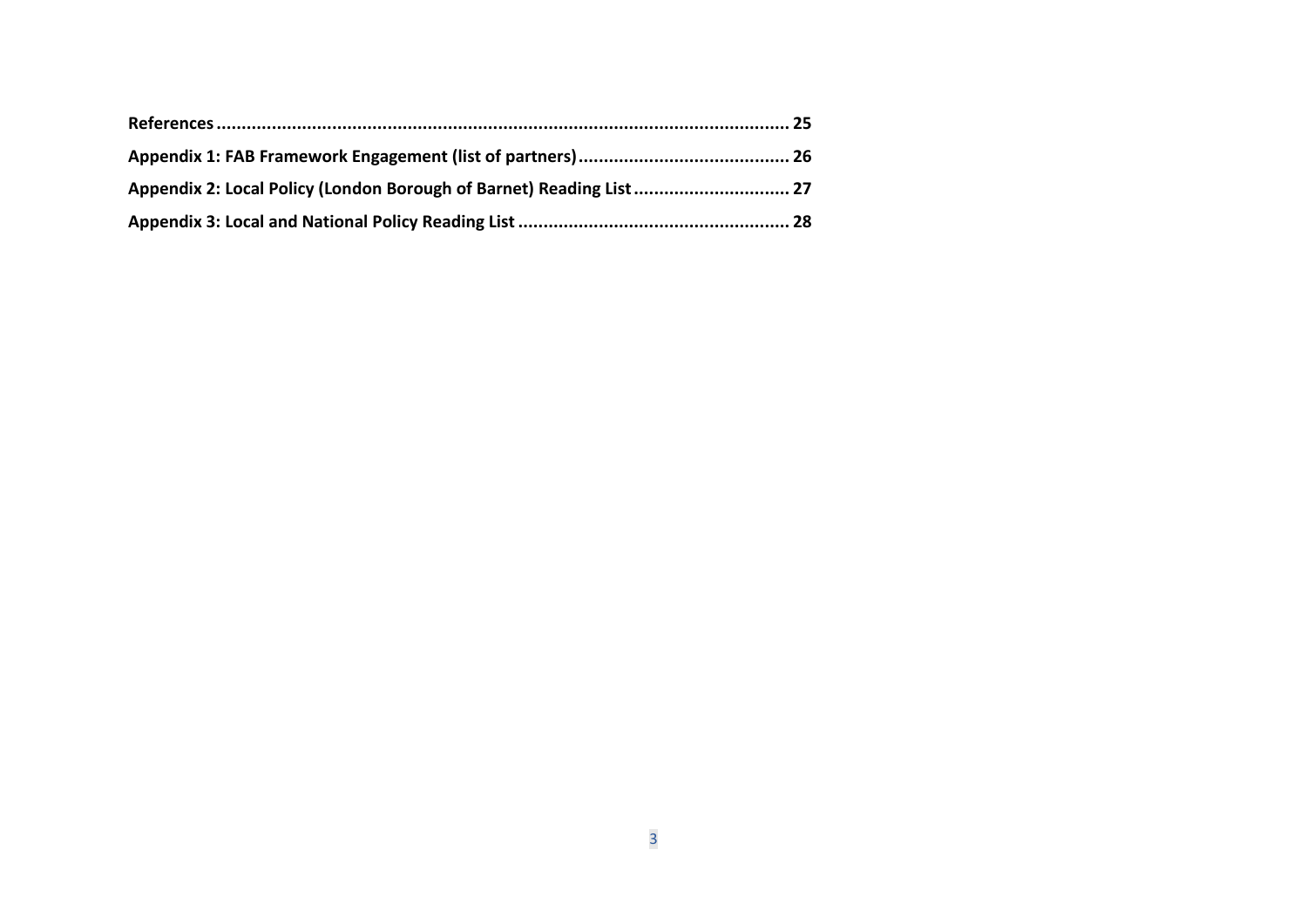### <span id="page-3-0"></span>Foreword

There is a huge amount of evidence to support the importance of leading an active lifestyle. In fact, it is widely documented that if physical activity was a pill, it would be classed as a 'wonder drug' due to the numerous benefits it has on our health and wellbeing. It also helps to bring communities together, tackle crime and support a thriving economy.

Building on the success of the last Fit & Active Barnet Framework (2016–2021), I am delighted to endorse this new Framework, which provides a refreshed approach to create a more active and healthy borough over the next five years.

Whilst we have seen an improvement in physical activity levels across the borough since 2016, there continues to be lower participation levels in our more deprived areas, and among minority ethnic communities and disabled residents. We also continue to see stark health inequalities with 56.4% of Barnet adults and one in five children aged 4-5 overweight or obese.

The unprecedented COVID-19 pandemic has exacerbated the health inequalities in the borough, in addition to driving a national decline in physical activity levels. This has shone a light on the importance of physical activity as we recover from and learn to live through the pandemic.

Our ambition is clear, but we can only achieve our vision by working closely with our residents and partners across the sport, physical activity, health, education and voluntary, community and faith sectorsto implement the changes that we need to make. The refreshed Framework emphasises the importance of working collaboratively within a whole systems approach to ensure that we are integrating physical activity at every given opportunity.

Achieving our vision will not be without its challenges, however I am confident that the passion and expertise of the Fit & Active Barnet Partnership will take the lead in implementing this Framework and maximise opportunities to deliver meaningful outcomes for everyone.

#### **Councillor Sachin Rajput**

Chairman, Adults and Safeguarding Committee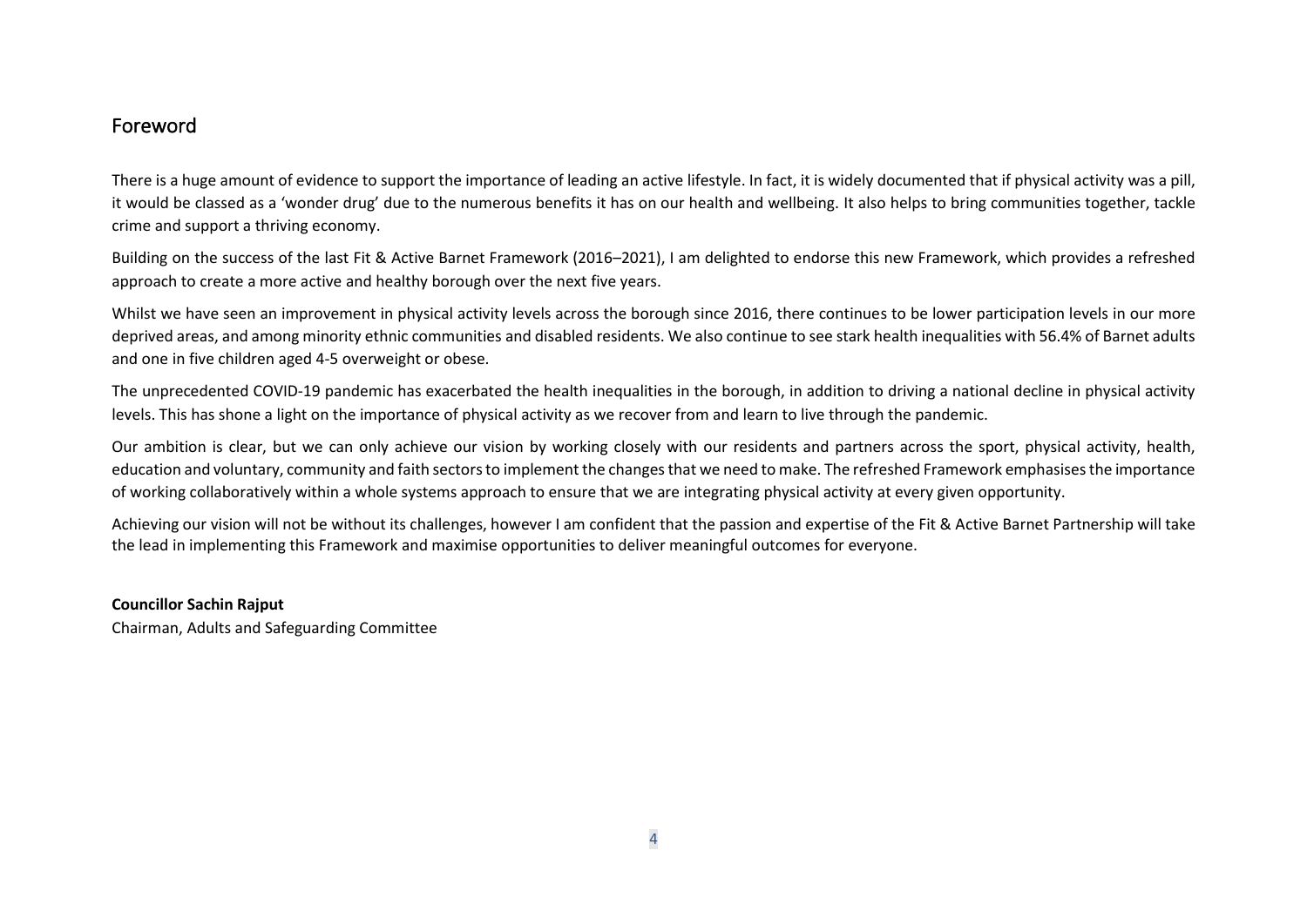#### <span id="page-4-0"></span>Introduction

We care about the borough and want it to be a great place to live, work and visit. Listening to and working with residents and communities, we want everyone in Barnet to have the opportunity to live more active and healthier lives.

Physical activity is vital for health and wellbeing. Studies have shown that being physically active has a range of benefits, whether they are health or community focussed. This is increasingly important in our diverse and growing borough, and in the context of the COVID-19 pandemic.

Traditionally, leading a physically active lifestyle has been associated with participating in formal team sports or visiting a leisure facility to swim or use the gym. In recent times it is acknowledged that all types of everyday activities that get people moving more and reduce sedentary behaviour (e.g., walking, cycling, dancing, active play, and gardening, in addition to formalised sports and leisure activities) all contribute to the definition of 'physical activity'.

This Framework builds on the success of our previous Fit & Active Barnet Framework (2016–2021). It sets out a whole-systems approach for physical activity in Barnet over the next five years by outlining our vision and aims in the context of People, Place and Partnerships.

Within each of these aims we have established a series of commitments that will steer our direction.

This Framework has been developed through collaboration among partners to define our vision and how it contributes to the achievement of wider priorities across the borough. The partnership includes the London Borough of Barnet, sport and physical activity providers, National Governing Bodies, the health sector, the education sector and the voluntary, community and faith sector.



To achieve our goals, we will continue to work together, so that everyone who lives, works, or studies in Barnet has the opportunity and support to become more physically active.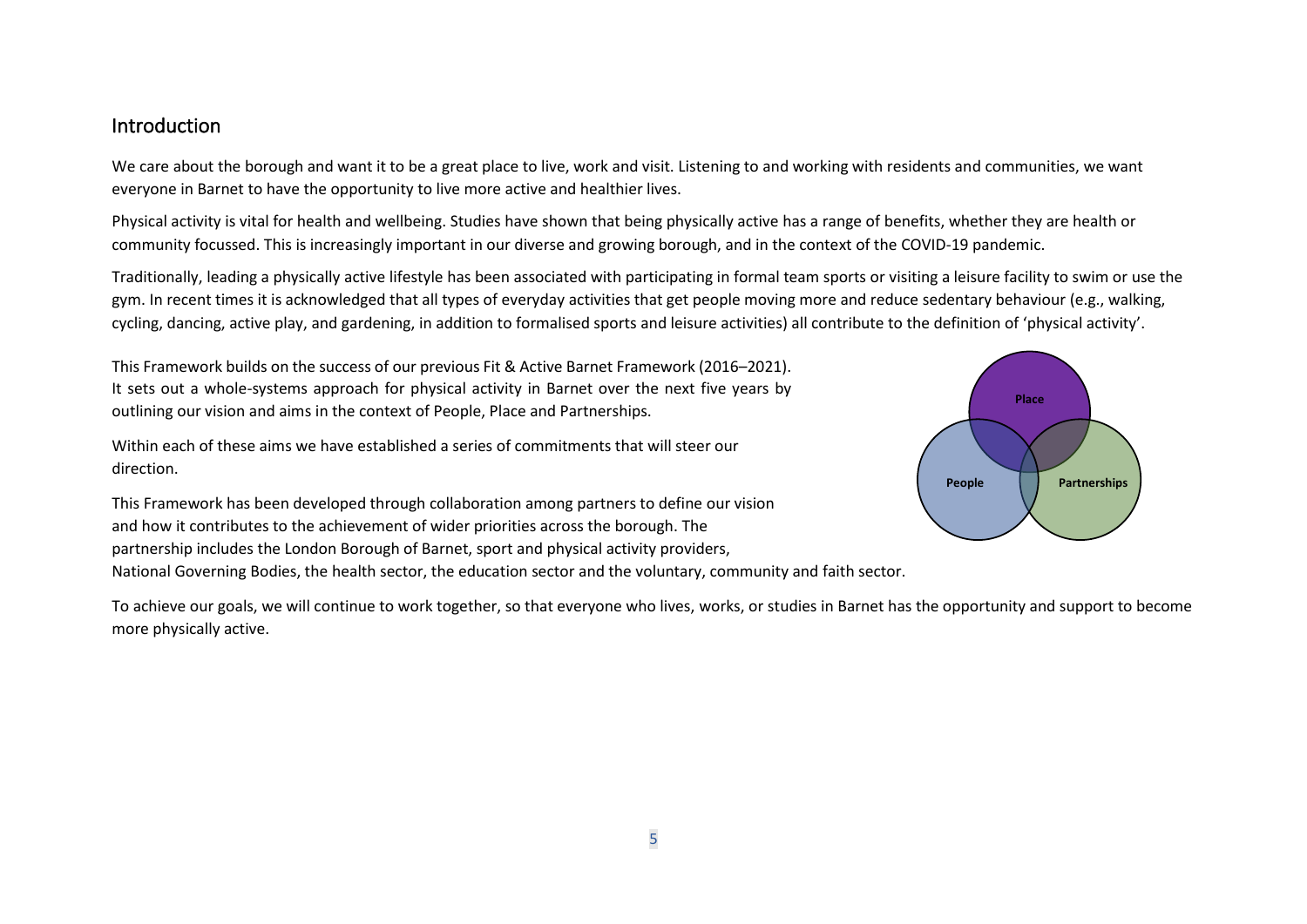## <span id="page-5-0"></span>Our Vision

Is to **'create a more active and healthy borough'**.

## <span id="page-5-1"></span>Our Guiding Principles

To achieve our vision, we will apply the following principles:

#### **1. Ensure physical activity is integrated at every given opportunity:**

Making physical activity not just the business of typical 'sports' agencies, but is integrated within all relevant services that support residents

#### **2. Promote equality and reduce inequality:**

Make Barnet a place where everyone can lead more active and healthier lifestyles

#### **3. Embed a whole systems approach:**

Work collaboratively to co-produce and support delivery of sustainable interventions across a life course

#### **4. Be driven by insight:**

Invest time to understand and reduce barriers to participation by engaging with communities and using a robust evidence base to inform and guide decisions

#### **5. Challenge the status quo:**

Explore sustainable innovative approaches which may be less traditional, whilst attracting investment into the borough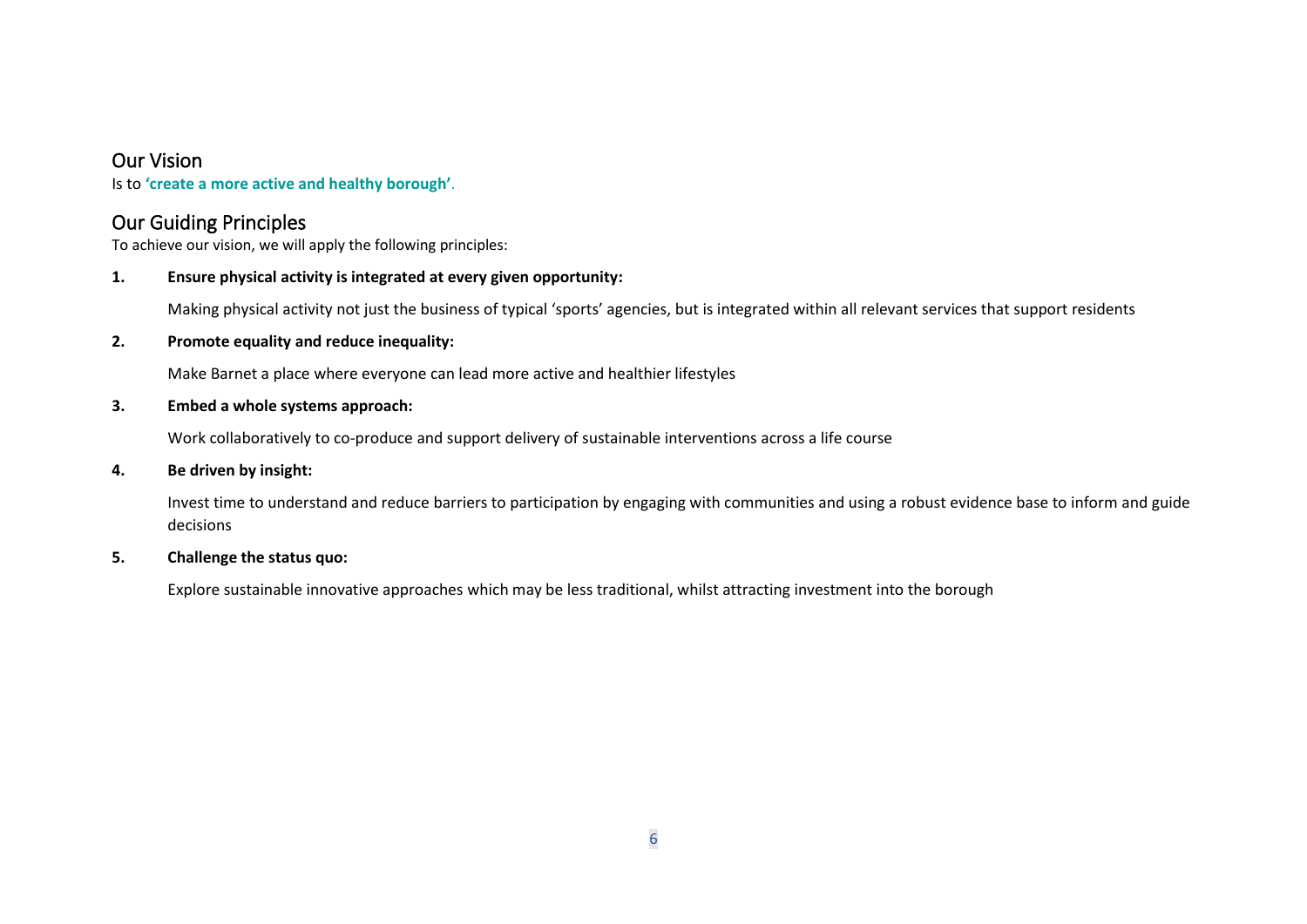## <span id="page-6-0"></span>Our progress against the FAB Framework 2016-2021

This refreshed Framework builds on the success of the last Framework that covered a five-year period, 2016–2021. Over this time a diverse range of partners worked together to support residents to lead more active and healthier lifestyles.

Our achievements include:

- The number of adults aged 16 and over who are active for at least 150 minutes per week increased by 7.3% between Nov 15/16 to Nov 17/18 (measured by the Sport England Active Lives Survey). Activity levels then experienced a decrease, but have since increased to 61.6% (May 20/21)
- Delivery of a FAB campaign involving the development of a FAB Hub (digital platform) and creation of the FAB Card incentivising residents to be active through offering physical activity discounts and benefits. At the time of writing there are 37,839 registered FAB Card holders
- Formation of a Disability Physical Activity Network which has supported collaborative working to deliver inclusive interventions such as wheelchair rugby, dementia swimming and multi-sports sessions
- Procurement of a 10-year leisure management contract with Better which includes operation of the boroughs five leisure facilities and the delivery of health and community-based physical activity interventions
- Delivery of two new leisure facilities at Barnet Copthall and New Barnet, supported by £44.9million Council investment and £2million from the Sport England Strategic Facilities Fund
- Circa. £2million investment from Better to enhance facilities at Burnt Oak, Finchley Lido, and Hendon Leisure Centres
- An estimated two million attendances across targeted physical activity interventions delivered within the borough e.g., Parkrun, London Youth Games, Health Walks and Rugby4Life
- More than 2.5 million visits to the boroughs five leisure centres operated by Better between 1 January 2018 to 31 March 2020 an increase of 9% based on the same reporting period in 2016-2017.
- Delivery of the Barnet Playing Pitch Strategy and Indoor Sport and Recreation Study

A full update report, submitted to Adults and Safeguarding Committee on 14 September 2021, can be read [here](https://barnet.moderngov.co.uk/documents/s66531/Fit%20and%20Active%20Barnet%20FAB%20Framework%202016%202021%20Review.pdf)

We are proud of our achievements, however there continues to be inequalities in physical activity levels across the borough. We acknowledge that we need to do better to tackle this issue and our refreshed Framework intends to support everyone in our growing and diverse borough to have the opportunity to be physically active.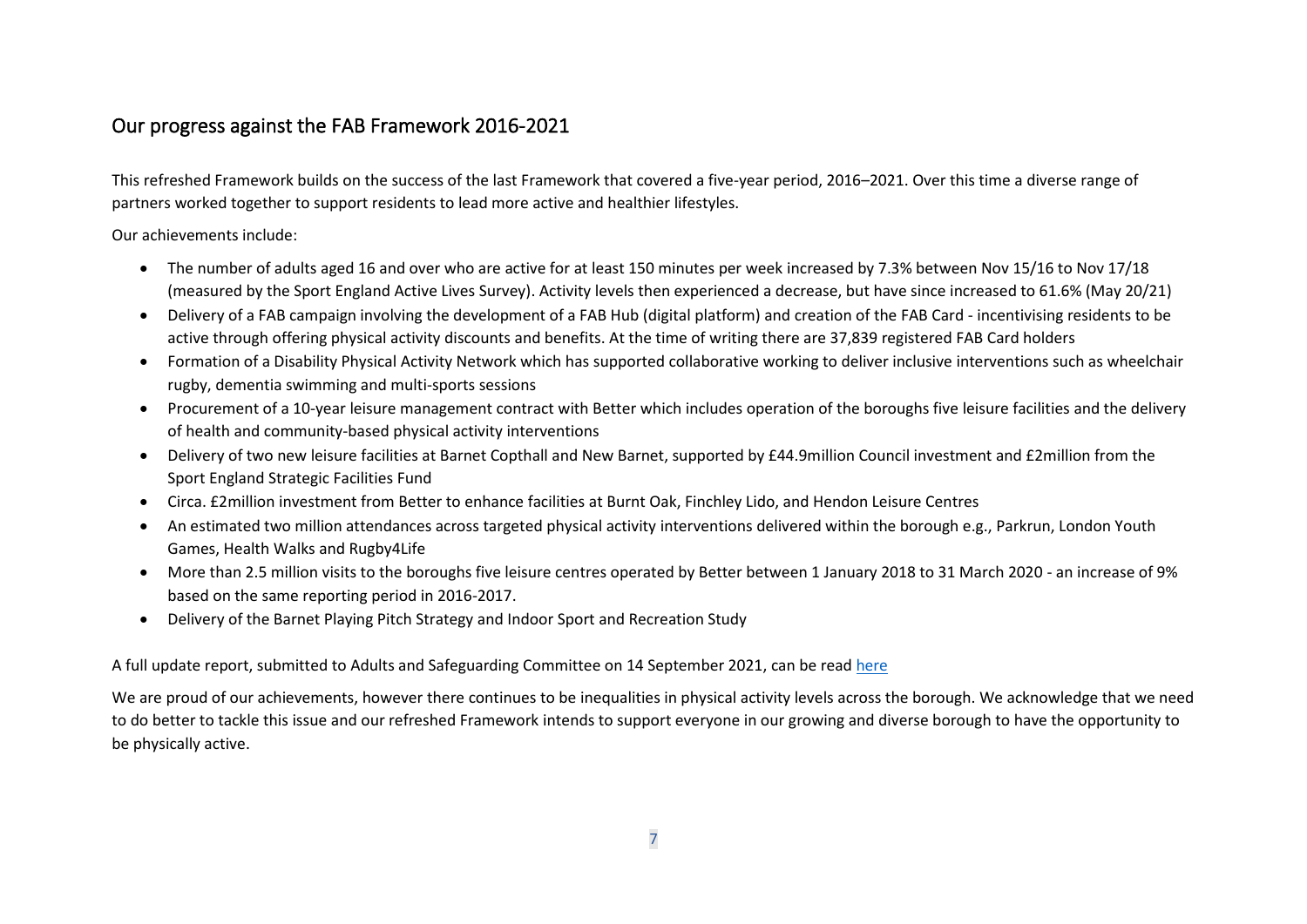## <span id="page-7-0"></span>Why do we need a new Framework?

Policy relating to physical activity, such as Sport England's strategy 'Uniting the Movement', now has a greater emphasis on everyday movement and reducing sedentary time. This shift, along with the environment and infrastructure being recognised as critical to encouraging participation, requires us to evolve our approach to achieving increased physical activity levels.

Barnet as a borough has changed significantly since the emergence of the first Fit & Active Barnet Framework in 2016.

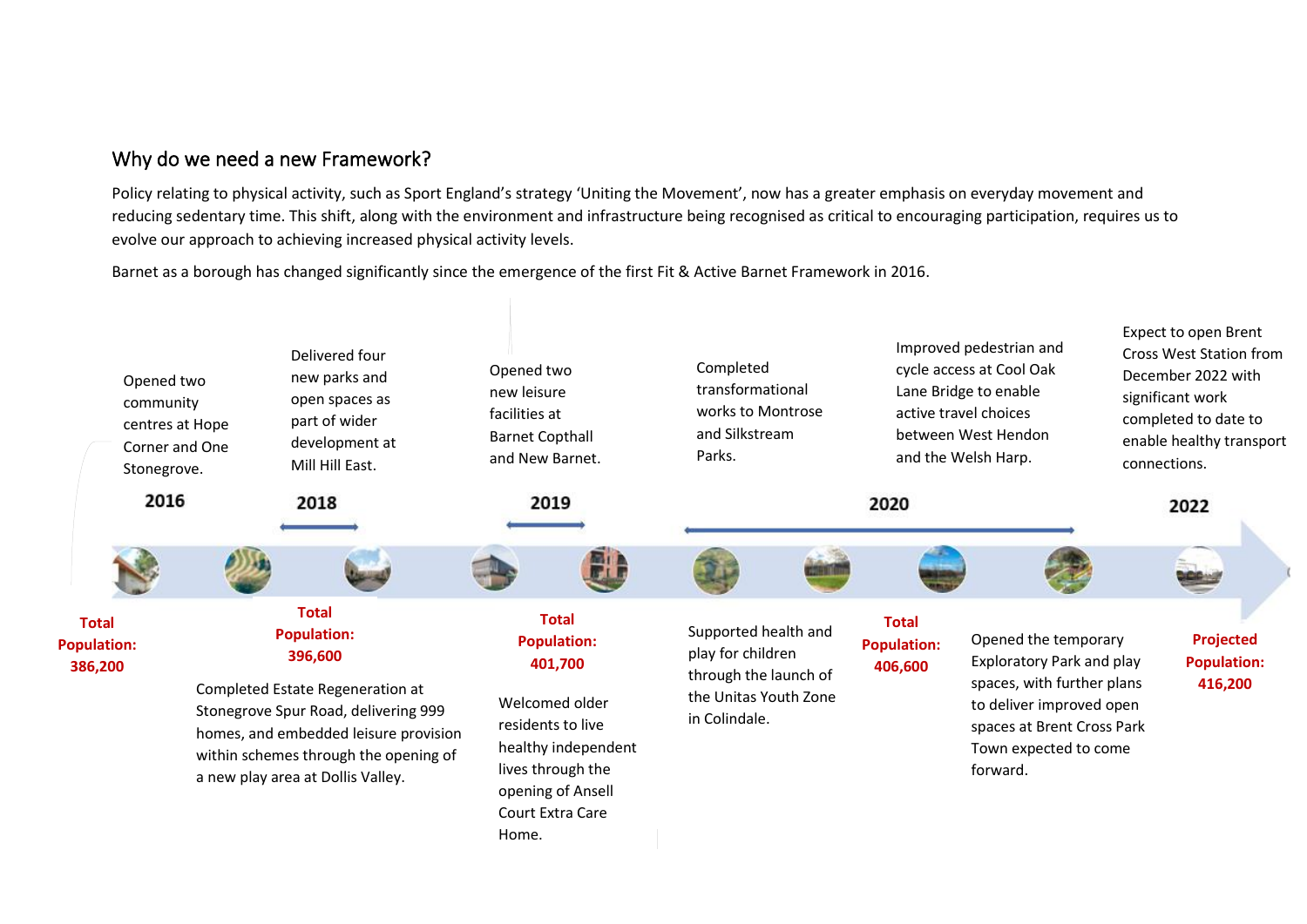The COVID-19 pandemic has led to major changes in physical activity. Nationally, there are 0.8 million fewer active adults (achieving at least 150 mins a week) and 1.4 million more inactive adults (achieving less than 30 mins a week) than before the pandemic<sup>1</sup>. At the same time, the pandemic has highlighted the importance of leading an active lifestyle to improve our health and wellbeing.

Physical inactivity is associated with a higher risk of severe COVID-19 outcomes



Women, young people aged 16-24, over 75's, disabled people and people with long-term health conditions, and those from Black, Asian, and minority ethnic backgrounds most negatively impacted.

Significant reductions in walking for travel, swimming, and team sports. Walking for leisure, running, and cycling for leisure all increased during the pandemic.

There has been an increase in digital participation via apps and streaming services

Post third lockdown,

- 87% of teachers believe children's physical fitness is worse
- · 67% believe general wellbeing is worse
- 78% believe children returned to school with excessive weight

The new Framework focuses on how we can support people to become active again following the COVID-19 pandemic.

<sup>1</sup> Active Lives Adult Survey May 2020 – 21 Report [PowerPoint Presentation \(sportengland-production-files.s3.eu-west-2.amazonaws.com\)](https://sportengland-production-files.s3.eu-west-2.amazonaws.com/s3fs-public/2021-10/Active%20Lives%20Adult%20Survey%20May%202020-21%20Report.pdf?VersionId=YcsnWYZSKx4n12TH0cKpY392hBkRdA8N)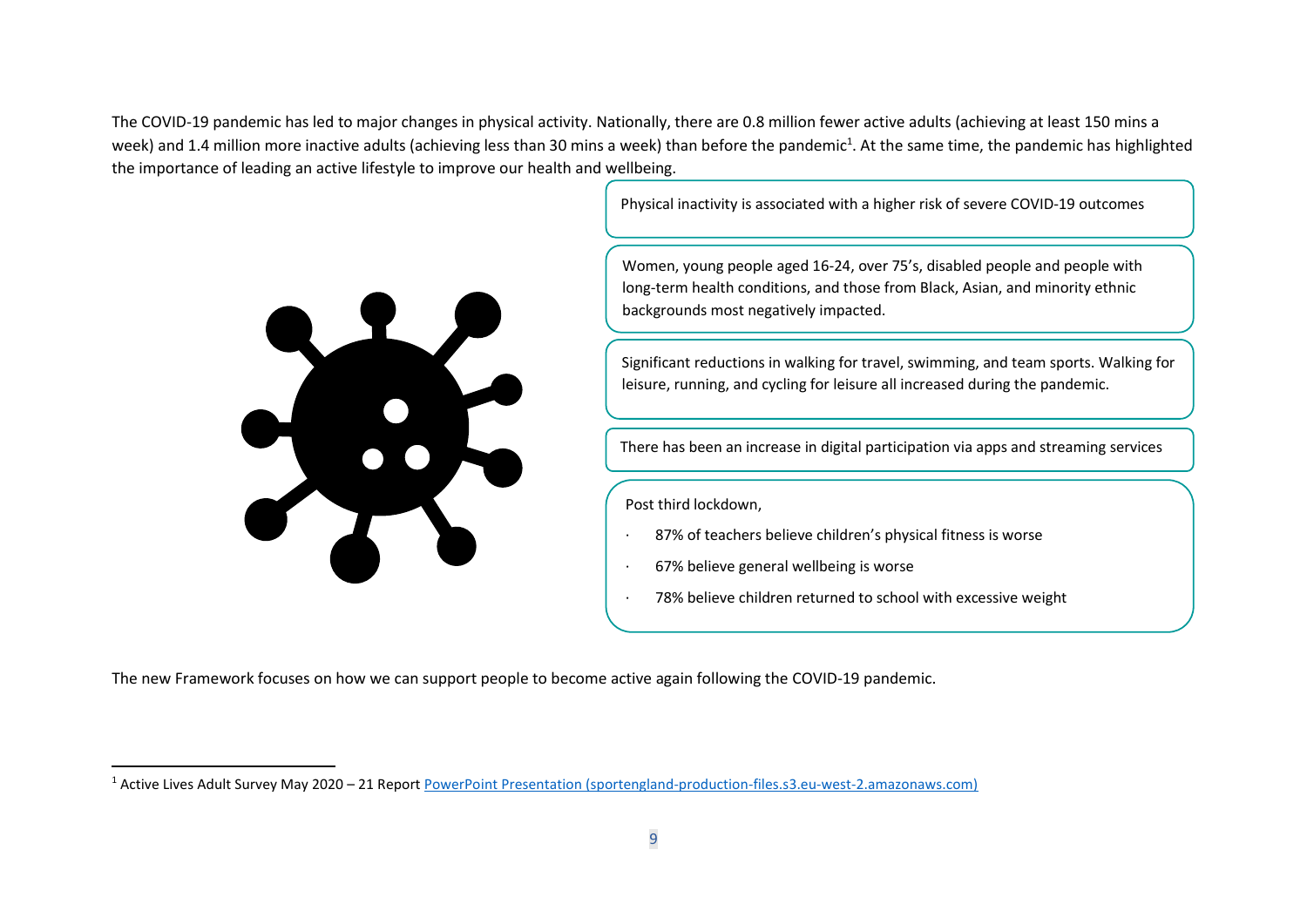#### <span id="page-9-0"></span>How we developed this Framework

Development of the Framework was coordinated by the Sport and Physical Activity and Public Health teams at London Borough of Barnet. The Framework has been co-produced through engagement with representatives from different communities and a wide range of partners. For example.

Partner engagement workshops to develop, test and refine the draft Framework (a full list of partners engaged can be located in Appendix 1).

Presentations and discussions at networks such as Barnet Community and Voluntary Sector Forum, Communities Together Network, Barnet Children's Partnership Board and COVID-19 Health Champions Information Session.

One to one discussion with external partners and Council colleagues to explore further integration across workstreams and key projects.

Grassroots Club engagement to learn more about the landscape of sport and physical activity providers in the borough, and to test and refine the draft Framework.

Public consultation via the Councils engagement portal; Engage Barnet. The consultation was available between 12<sup>th</sup> January to 9<sup>th</sup> February 2022. 73 respondents participated.

Focus groups to understand the importance of physical activity, awareness of opportunities and barriers to participation from a residents perspective.

LGBTQ+ Community (Queer the norm)

Faith Groups

COVID-19 Health **Champions** 

Children & Young People (Barnet Youth Board & Unitas)

Disabled People (Barnet Mencap 'Have your Say' panel)

Older Adults (Barnet Adult Social Care User Group)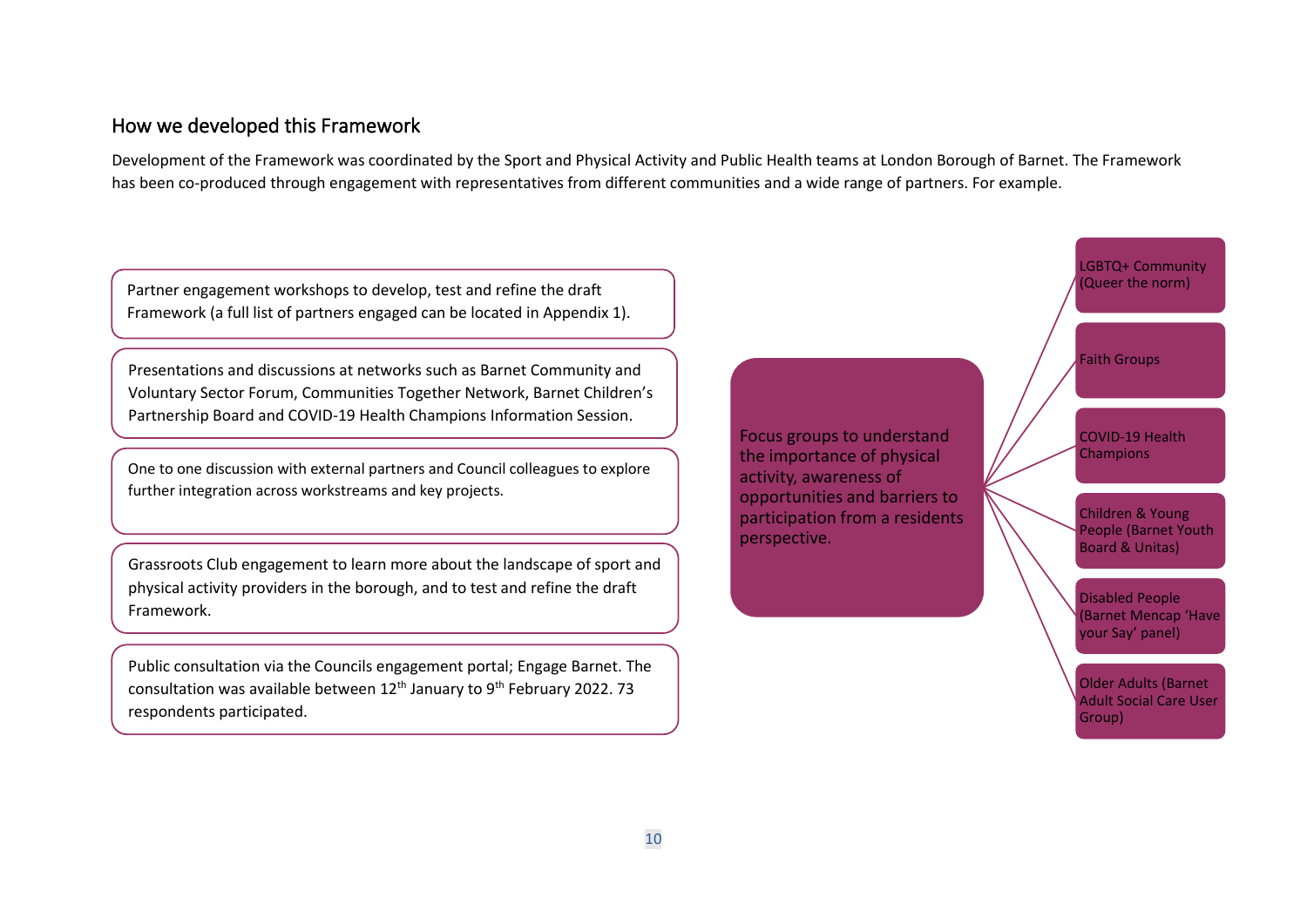## <span id="page-10-0"></span>Links to other strategies and plans

Recognising the wide-reaching impact of physical activity and our ambition for the Fit & Active Barnet Framework to provide a platform for partners to deliver their own priorities, it is important that our direction is guided by local and national policy.

#### **Local policy alignment (London Borough of Barnet)**

#### **The Barnet Plan (2021–2025):**



The Fit & Active Barnet Framework falls primarily under the **Healthy** priority of the Barnet Plan, with a commitment to provide "Great facilities and opportunities to be physically active". However, the Framework also links to the other three priorities set out in the Barnet Plan by supporting their workstreams through links to physical activity.

The Framework also intends to support the delivery of various other strategies, policies and plans in the borough. This will be achieved by optimising synergies across workstreams and providing expertise and support in delivering outcomes that contribute to achieving a 'more active and healthy borough'. A full reading list is available in Appendix 2.









**Barnet Long Term Transport Strategy**  $2020 - 2041$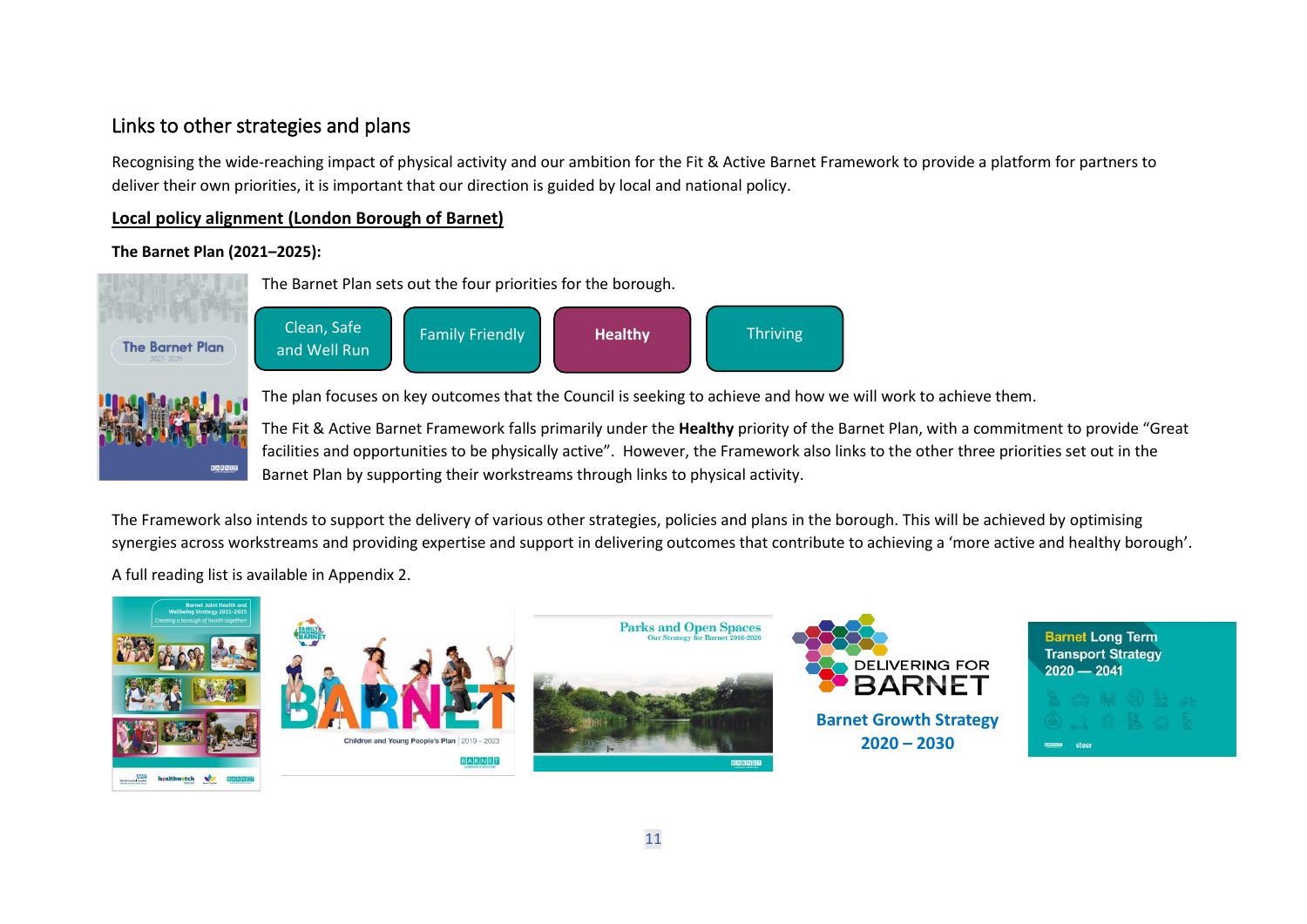#### **Local and national policy alignment**

The Framework demonstrates synergy with local and national policy context to create an active and healthier population.



Public Health

#### **PHE Everybody Active, Every Day: framework for physical activity (updated January 2021)**

'Everybody Active, Every Day' is a national, evidence-based approach to support all sectors to embed physical activity into the fabric of daily life and make it an easy, cost-effective, and 'normal' choice in every community in England.

The framework focuses on four areas for action

- Change the social 'norm' to make physical activity the expectation
- Develop expertise and leadership with professionals and volunteers
- Create environments to support active lives
- Identify and up-scale successful programmes nationwide

#### **London Sport: LDN Moving (2021)**

With a mission to make London the most active city in the world, the London Sport Strategy is made up of six long term goals:

- $\Omega$  sport
- 1. Achieving long term change
- 2. COVID-19 responding to crisis
- 3. Increase physical activity levels among less active adults, reducing inequalities and inactivity
- 4. Give young Londoners the best opportunity to form a positive physical activity for life
- 12 5. Improve policy, systems, and investment to support active lives
- 6. Use tech, data, and digital communications to support Londoners to get and stay active.



#### **Sport England Strategy: Uniting the Movement (2021):**

Uniting the movement is Sport England's 10-year vision to transform lives and communities through sport and physical activity.

The strategy prioritises five big issues that have the greatest potential for preventing and tackling inequalities in sport and physical activity. Each 'issue' is a building block that on its own would make a difference, but together could make a profound change

- Recover and Reinvent
- Connecting Communities
- Positive Experiences for Children and Young People
- Connecting with Health and Wellbeing
- Active Environments

Appendix 3 provides all full reading list of other policies, strategies and plans that have been reviewed and have contributed to the development of the Framework.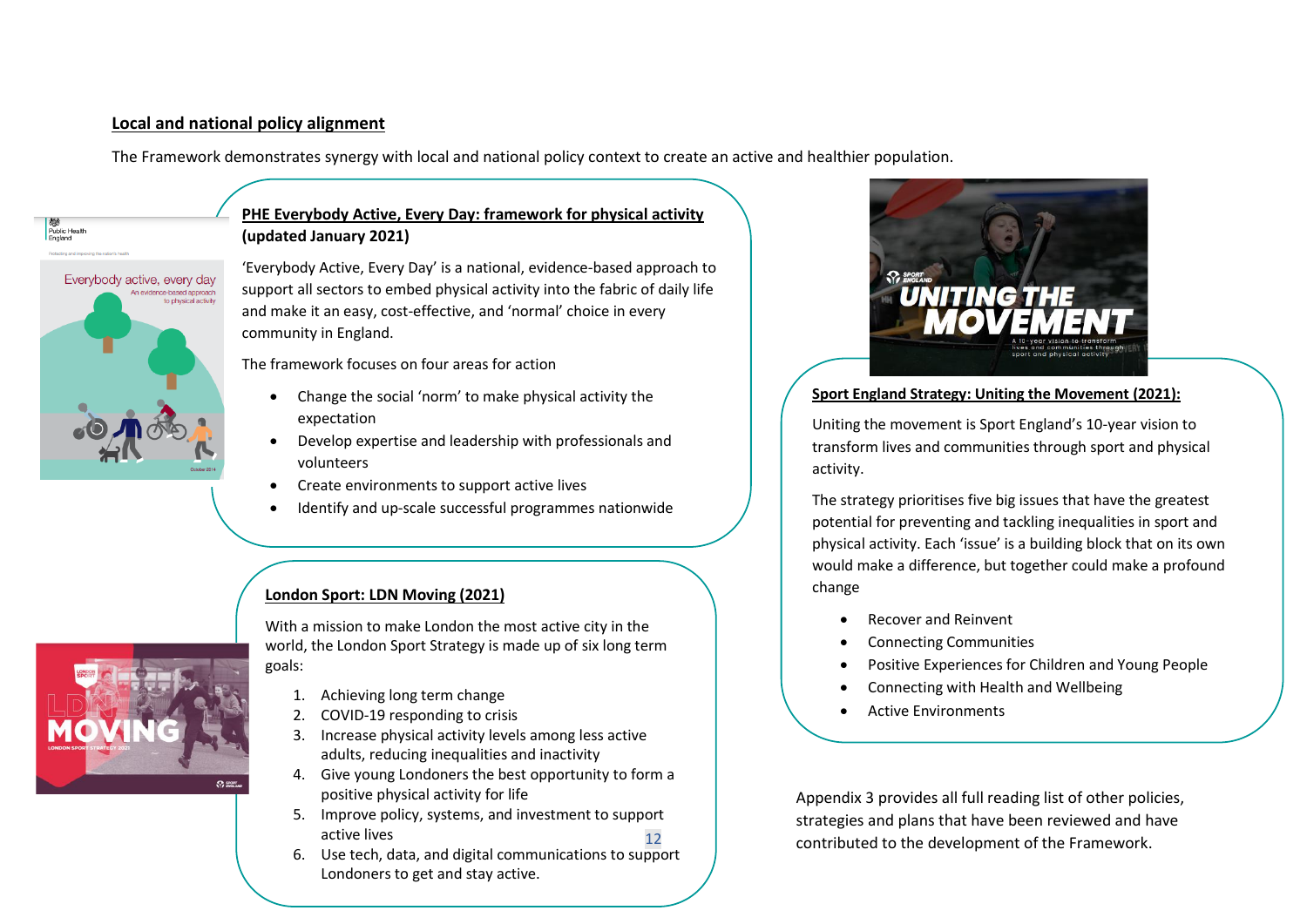## <span id="page-12-0"></span>What do we mean by physical activity?

Physical Activity includes exercise as well as other activities which involve bodily **movement** and are done as part of playing, working, active transportation, house chores and recreational activity."*<sup>2</sup>*

## <span id="page-12-1"></span>How active should we be?

The Chief Medical Officer has set national guidelines on the recommended levels of physical activity at different stages of the life-course. People of all ages are encouraged to spend as little time as possible being sedentary<sup>3</sup>.



<sup>2</sup> [World Health Organization Definition of Physical Activity -](https://www.publichealth.com.ng/world-health-organization-definition-of-physical-activity/#:~:text=World%20Health%20Organization%20Definition%20of%20Physical%20Activity%201,activity%20and%20risk%20of%20insufficient%20physical%20activity.%20) Public Health

<sup>3</sup> [Physical activity guidelines: infographics -](https://www.gov.uk/government/publications/physical-activity-guidelines-infographics) GOV.UK (www.gov.uk)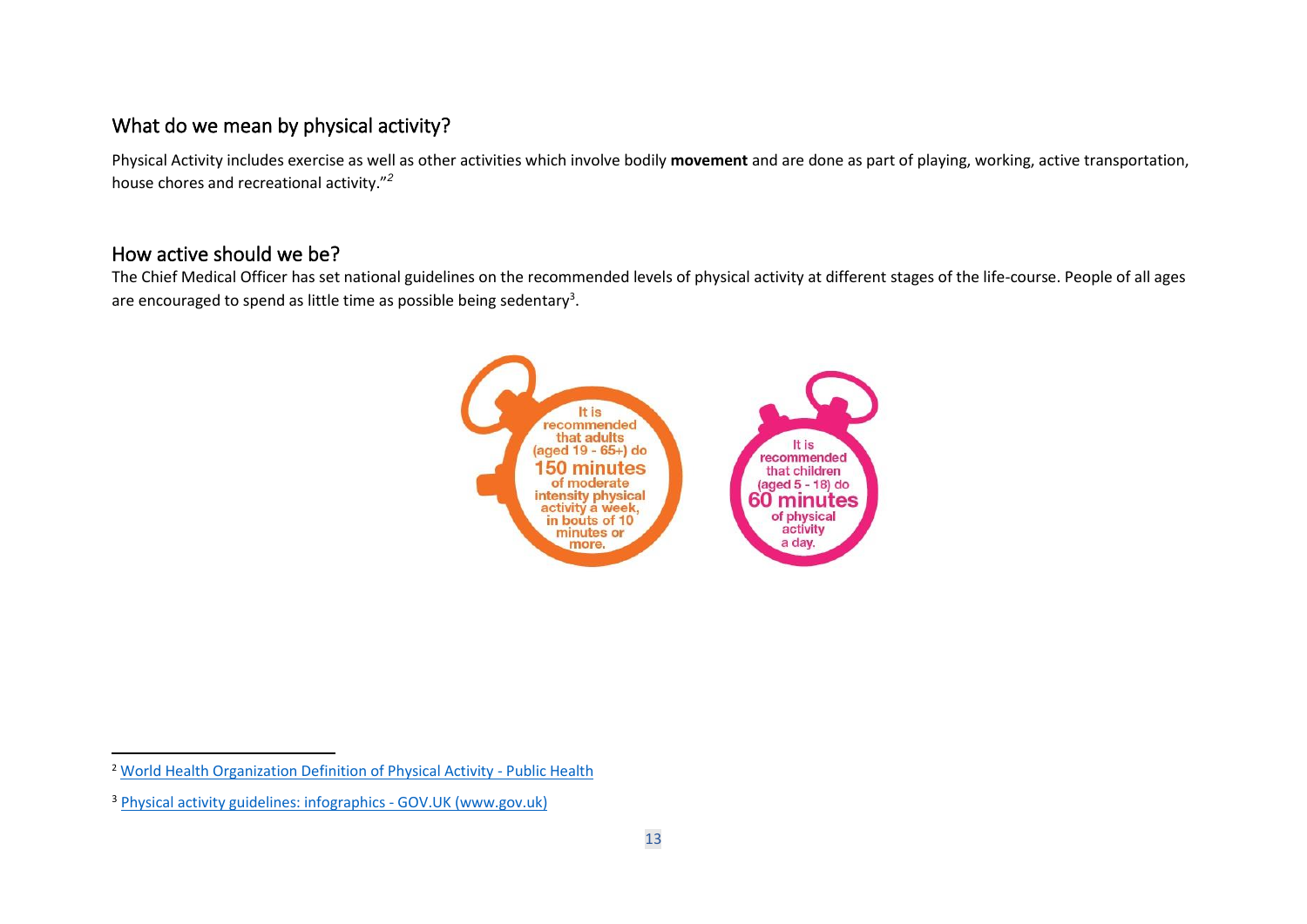## <span id="page-13-0"></span>What are the benefits of physical activity?

Physical Activity is one of the best preventative tools that can be used as a vehicle to improve a multitude of health, wellbeing, and social outcomes.

Improves physical and mental wellbeing, social and community cohesion, educational attainment, and economic prosperity

#### Lowers risk of:

- Coronary heart disease and stroke
- Type 2 diabetes
- Cancer e.g., breast and bowel
- Early death
- Premature osteoarthritis
- Falls (among older adults)
- Depression and anxiety
- Dementia

Reduces loneliness and isolation, and crime and anti-social behaviour

 $1$  in  $3$ 

**Functional limitations** and falls in later life are attributable to insufficient movement.



Every £1 spent on community sport and physical activity generates nearly £4 for the English economy.

Regular activity in childhood

is associated with improved



Just 5 minutes of moderate exercise is enough to experience a moodenhancement effect and improve sleep quality.

10%

learning and educational attainment.

Getting just 10% of UK residents to move more would increase workplace productivity and reduce absenteeism.

14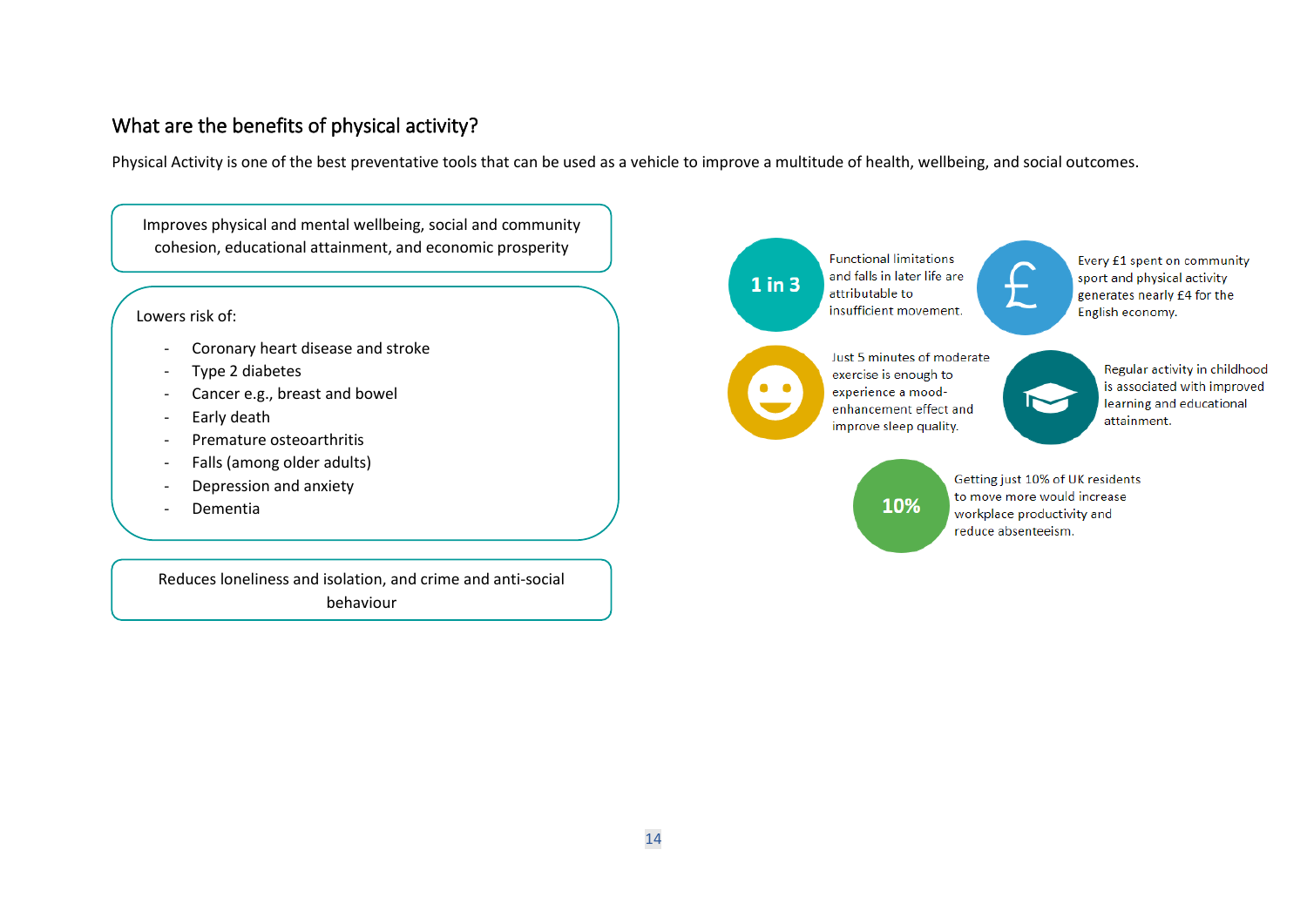## <span id="page-14-0"></span>What are the common influencing factors to physical activity?

Along with the wide-ranging benefits of physical activity, there are also numerous influencing factors which can act as facilitators and/or barriers to an individual's ability to access and engage in physical activity opportunities.

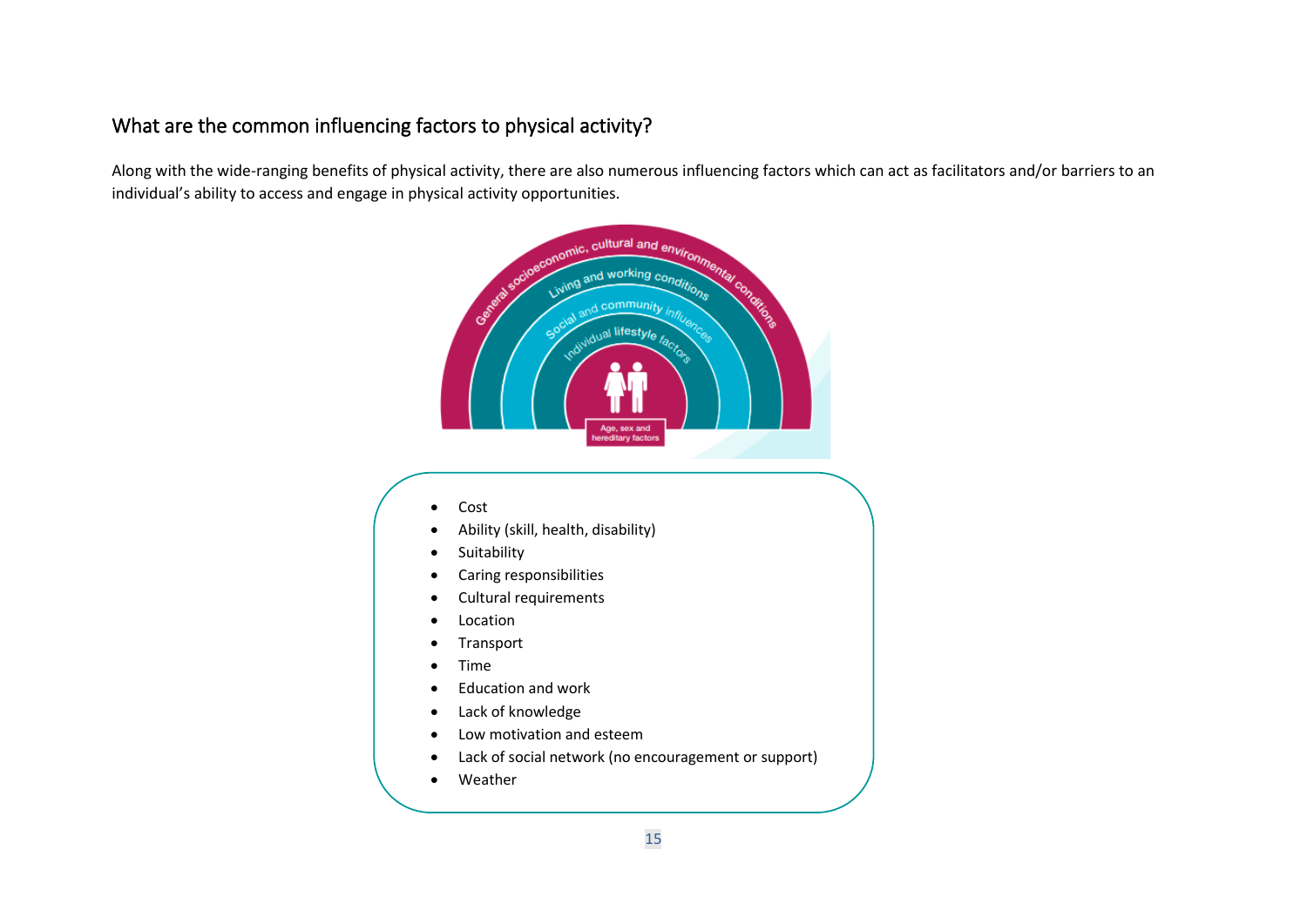## <span id="page-15-0"></span>How physically active is Barnet?

Sport England collects data via the national Active Lives Survey that measures participation amongst adults aged 16 and over and children and young people aged  $5 - 16$  years.

The Active Lives Survey (adults aged 16 and over), is conducted twice a year. The survey is sent out to a randomly selected sample of households across England, with a 500 sample per Local Authority area.

The Active Lives Children and Young People Survey is an annual survey that measures participation amongst 5–16-year-olds. The methodology uses a sample of schools drawn each year from the 'Get Information about Schools' database.

The most recent Active Lives Survey (May 20/21) tells us that for adults aged 16 and over in Barnet:

| 61.6% are active<br>for at least 150<br>minutes per week | 24.4% are inactive<br>participating in<br>less than 30<br>minutes of<br>physical activity<br>per week | Females (62%)<br>are more active<br>than males<br>(61.4%) | 55-74-year-olds<br>are most active<br>(66.5%), followed<br>by $16 - 34$ year<br>olds (65.7%) and<br>$35 - 54$ year olds<br>(60.1%) | 56.7% of adults<br>with a disability<br>and/or long-term<br>health condition<br>are active | No data available on<br>participation amongst<br>ethnic minority<br>groups and people<br>aged 75 and over<br>(primarily due to the<br>limited sample) |
|----------------------------------------------------------|-------------------------------------------------------------------------------------------------------|-----------------------------------------------------------|------------------------------------------------------------------------------------------------------------------------------------|--------------------------------------------------------------------------------------------|-------------------------------------------------------------------------------------------------------------------------------------------------------|
|                                                          |                                                                                                       |                                                           |                                                                                                                                    |                                                                                            |                                                                                                                                                       |

The last Active Lives Children and Young People Survey for Barnet (academic year 2018/19) tells us that for 5 – 16-year-olds:  $\mathcal{L}$  and  $\mathcal{L}$ 

43.5% are active for an average of 60+ minutes a day 35.2% are active for less than an average of 30 minutes a day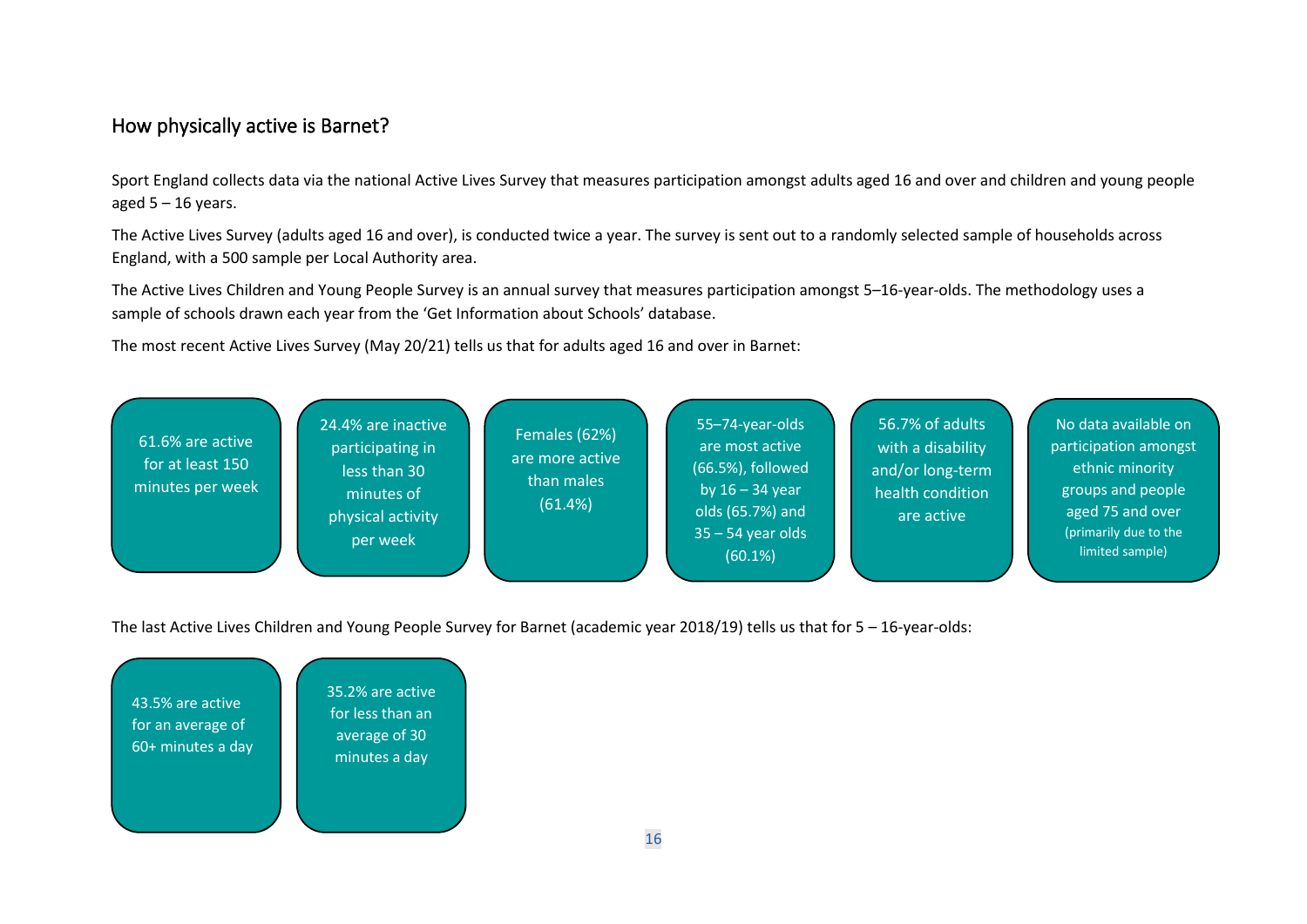To understand participation at a local level, we also have access to participation data from those visiting the boroughs leisure facilities operated by Better.



Note – the data collection period covers 1 January 2018 – 31 March 2020. Data from 1 April 2020 has not been provided due to COVID-19 restrictions and whilst the sector recovers.

## <span id="page-16-0"></span>Disproportionality (understanding inequalities)

Understanding physical activity levels and motivations for leading a physically active lifestyle is complex and there are several contributing factors that determine how active an individual is. Reviewing physical activity levels on a borough wide basis unmasks stark disproportionality in physical activity levels and access to opportunities between different demographic, and often vulnerable groups. This is notably prominent amongst

**Children and Young People** *particularly those from deprived communities* **Older People People from BAME communities Disabled people and/or those with a long-term health condition(s) People from lower socioeconomic groups Women and girls People experiencing a life transition** e.g., leaving school, retirement, starting a family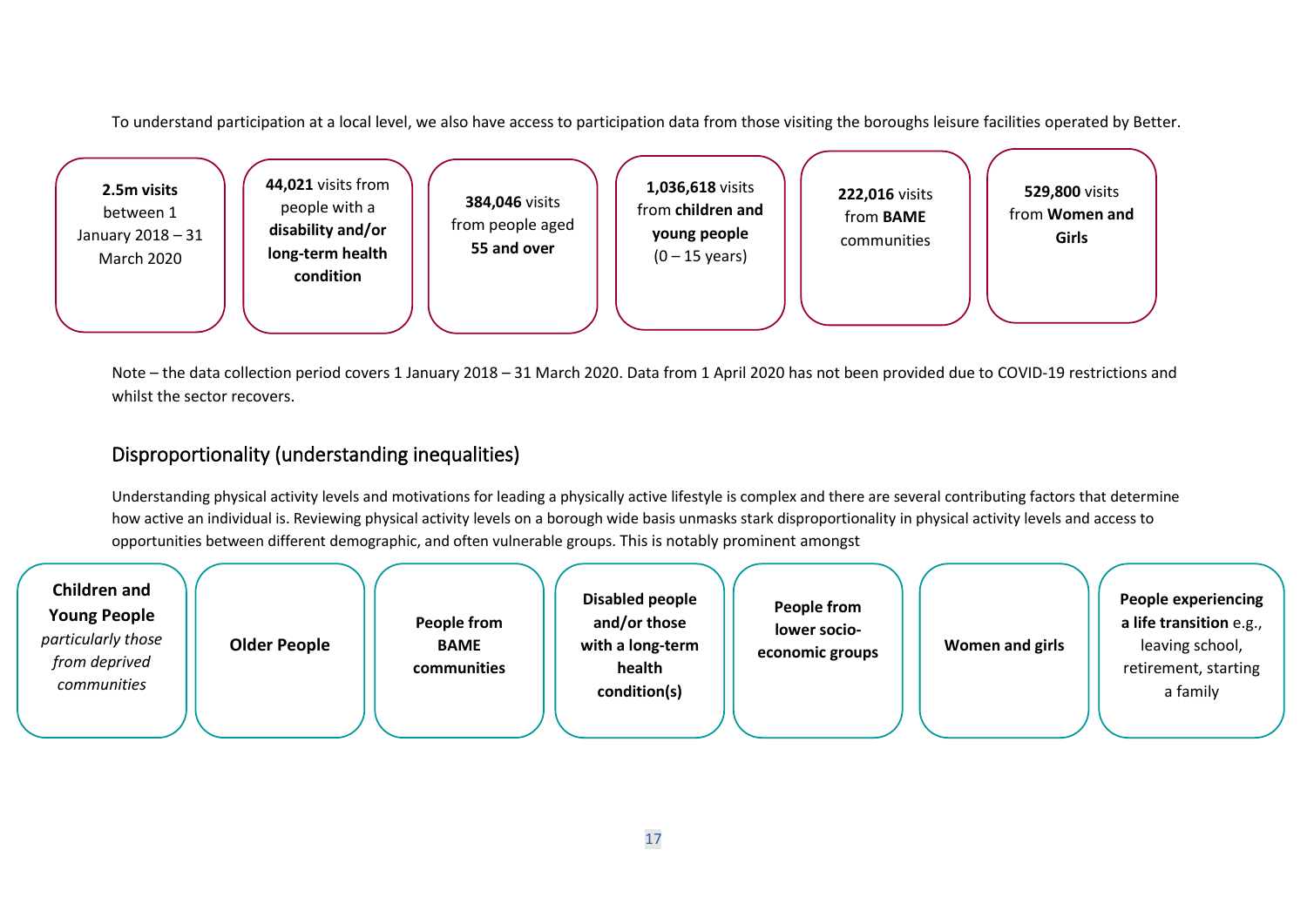## <span id="page-17-0"></span>Our Aims and Commitments

To achieve our vision, we need to continue to maximise engagement and work collectively towards a shared set of aims.



We will take a multi-agency approach to achieving these aims by focussing on a series of related commitments across a whole system to create a more active and healthy borough.

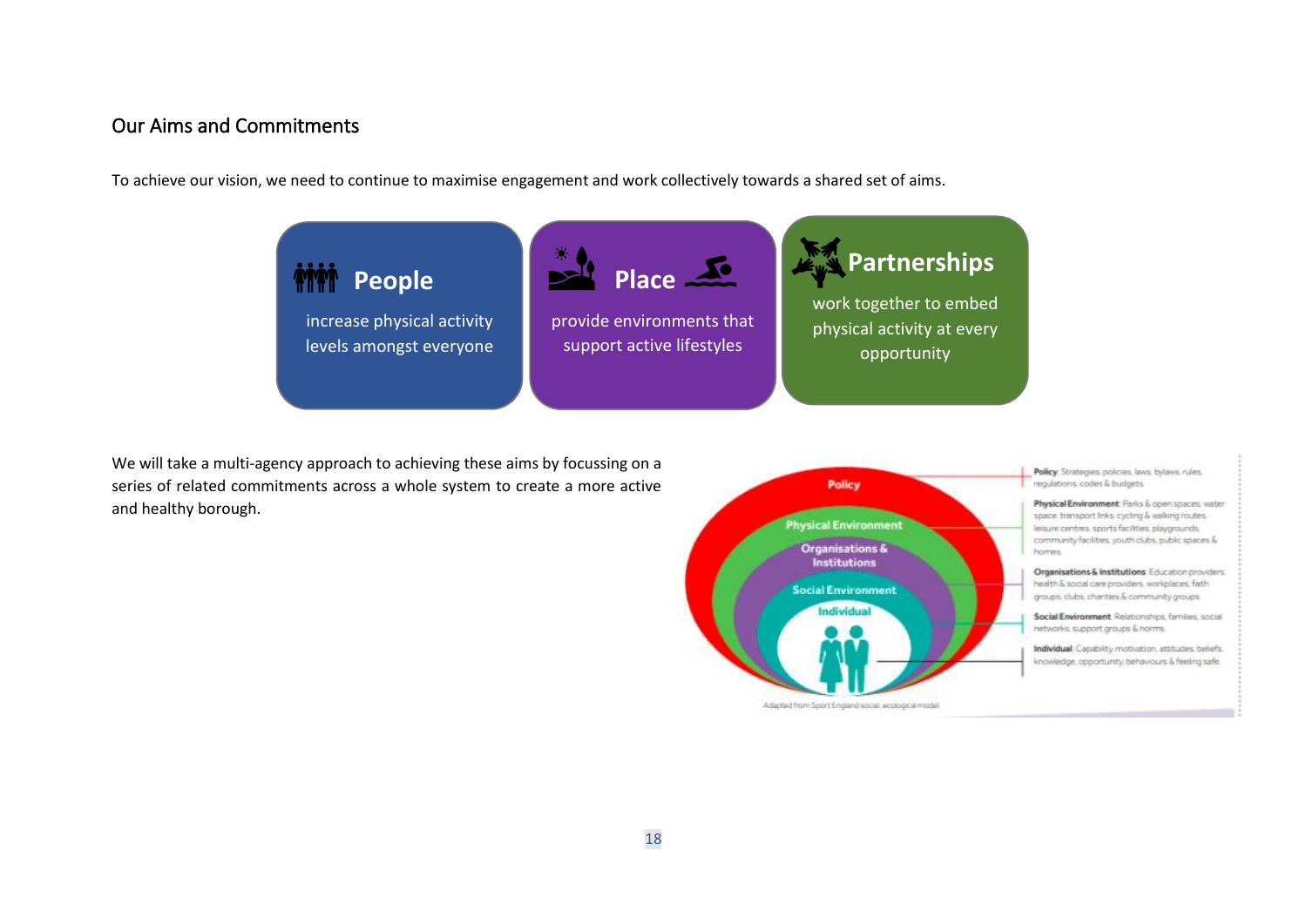#### <span id="page-18-0"></span>People

**THE** 

#### **We aim to** increase physical activity levels amongst everyone

**Our Commitments** 'we will do this by':

- Providing opportunities to be active, particularly where physical activity levels are lowest, and inequalities exist
- Understanding the barriers to participation and addressing gaps in provision, to ensure equal and fair access for everyone
- Changing behaviours and perceptions towards leading an active and healthy lifestyle
- Advocating for active lifestyles to be embedded within local policies, strategies and plans and ensure that this is central to decision making

#### **What do we mean by 'increase physical activity levels amongst everyone'?**

We will aim to increase physical activity levels across the borough, irrespective of age or how individuals identify. However, we acknowledge that if we truly want to achieve this, we need to address the levels of disproportionality experienced by some demographic groups in relation to physical activity levels and access to opportunities. To accomplish this, we need to ensure that our work is appropriately targeted, insight driven and co-designed with residents to make physical activity an accessible and attractive choice.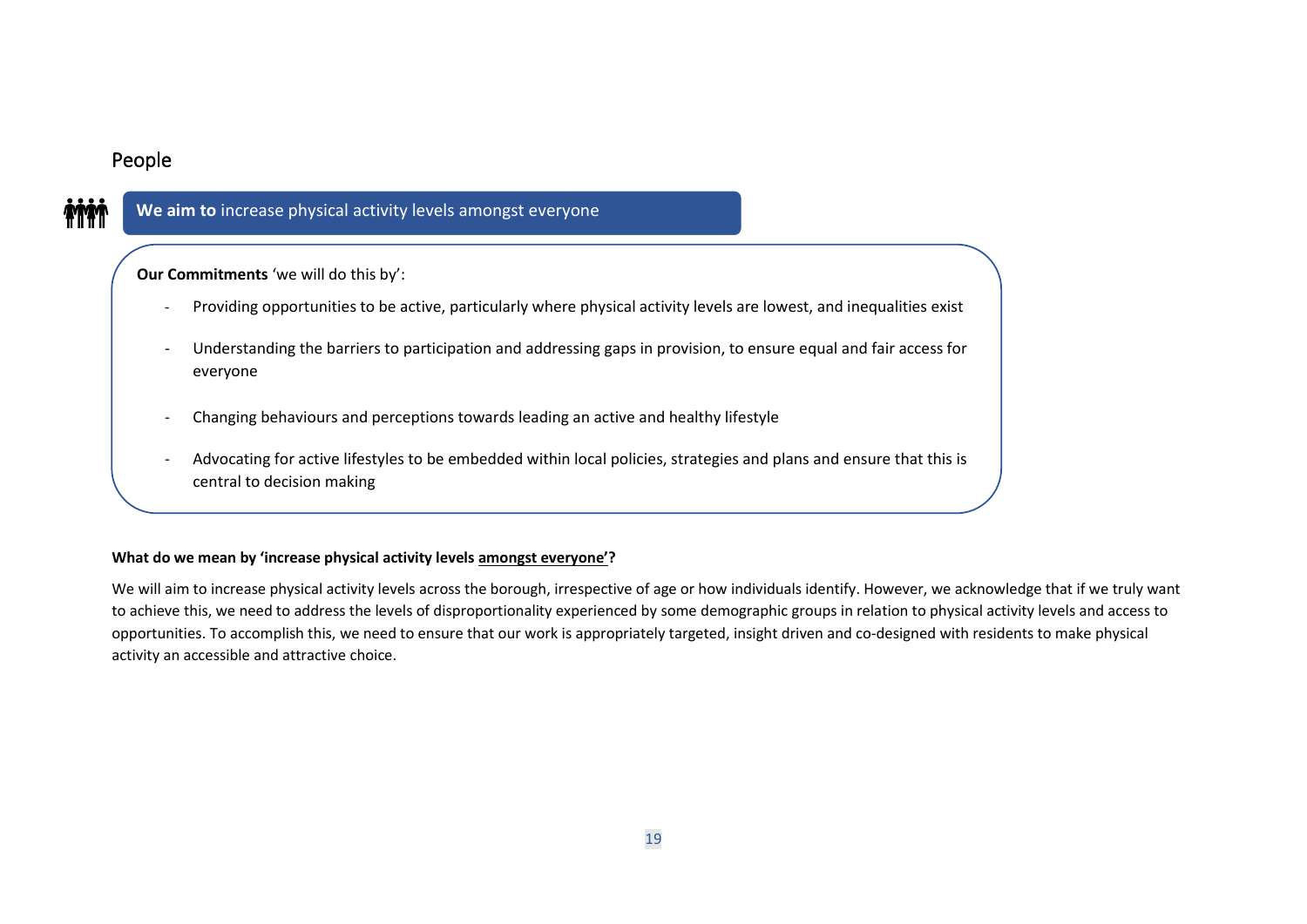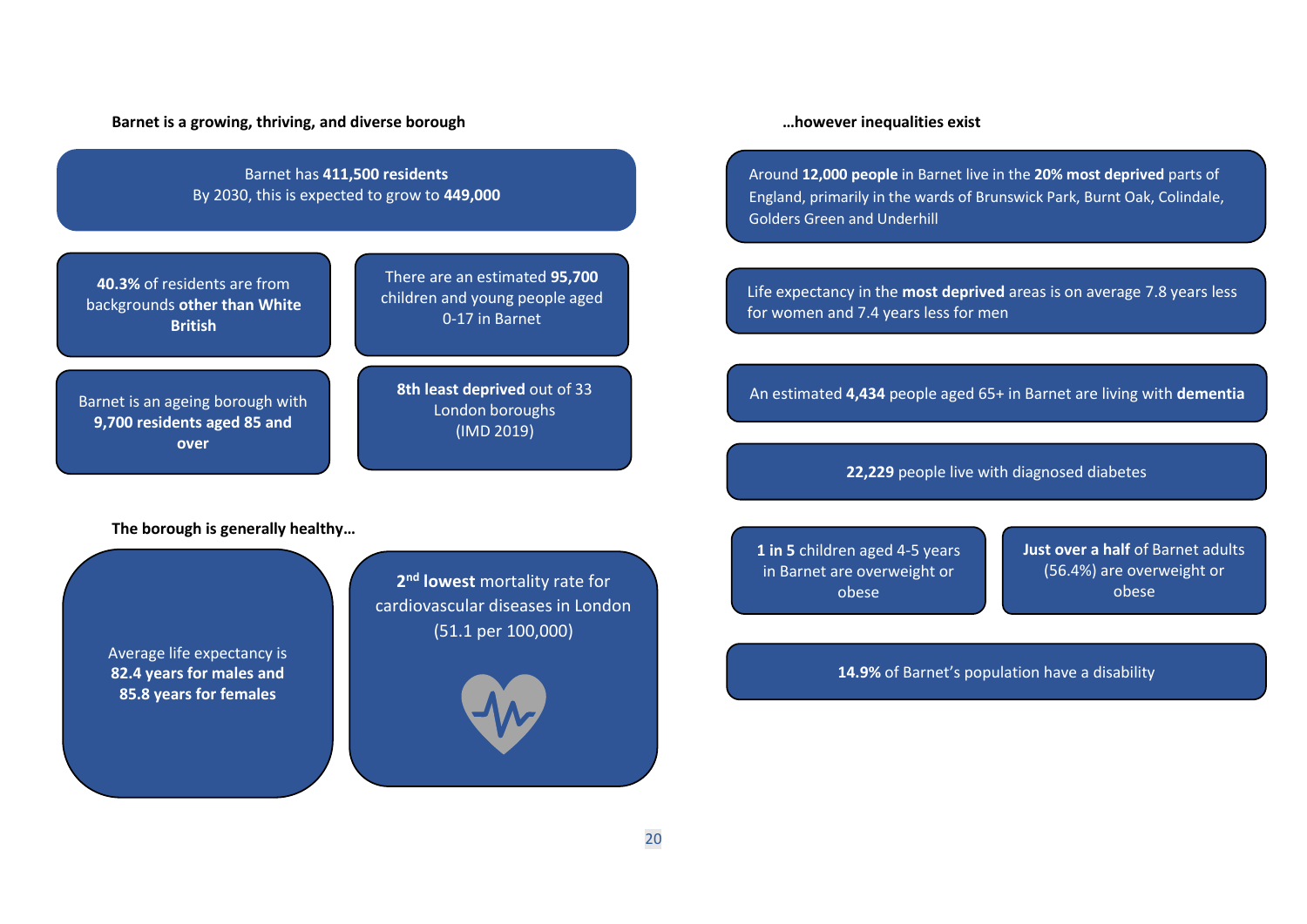#### <span id="page-20-0"></span>Place



## **We aim to** provide environments that support active lifestyles

**Our Commitments** 'we will do this by':

- Supporting the protection, revival, and creation of accessible active environments
- Optimise the use of active environments through the delivery of targeted physical activity interventions
- Creating a culture that optimises active travel in the borough
- Encouraging workplaces in the borough to embed physical activity and wellbeing within their business
- Advocating for active environments to be embedded within local policy, strategies and plans and that this is central to decision making

#### **What do we mean by active environments?**

An active environment is any space that allows an individual or a group the opportunity to participate in physical activity. It is not limited to traditional spaces such as leisure centres and parks, it could include homes, community spaces such as the high-street, schools and community centres, commutes to work, the workplace and even the digital world.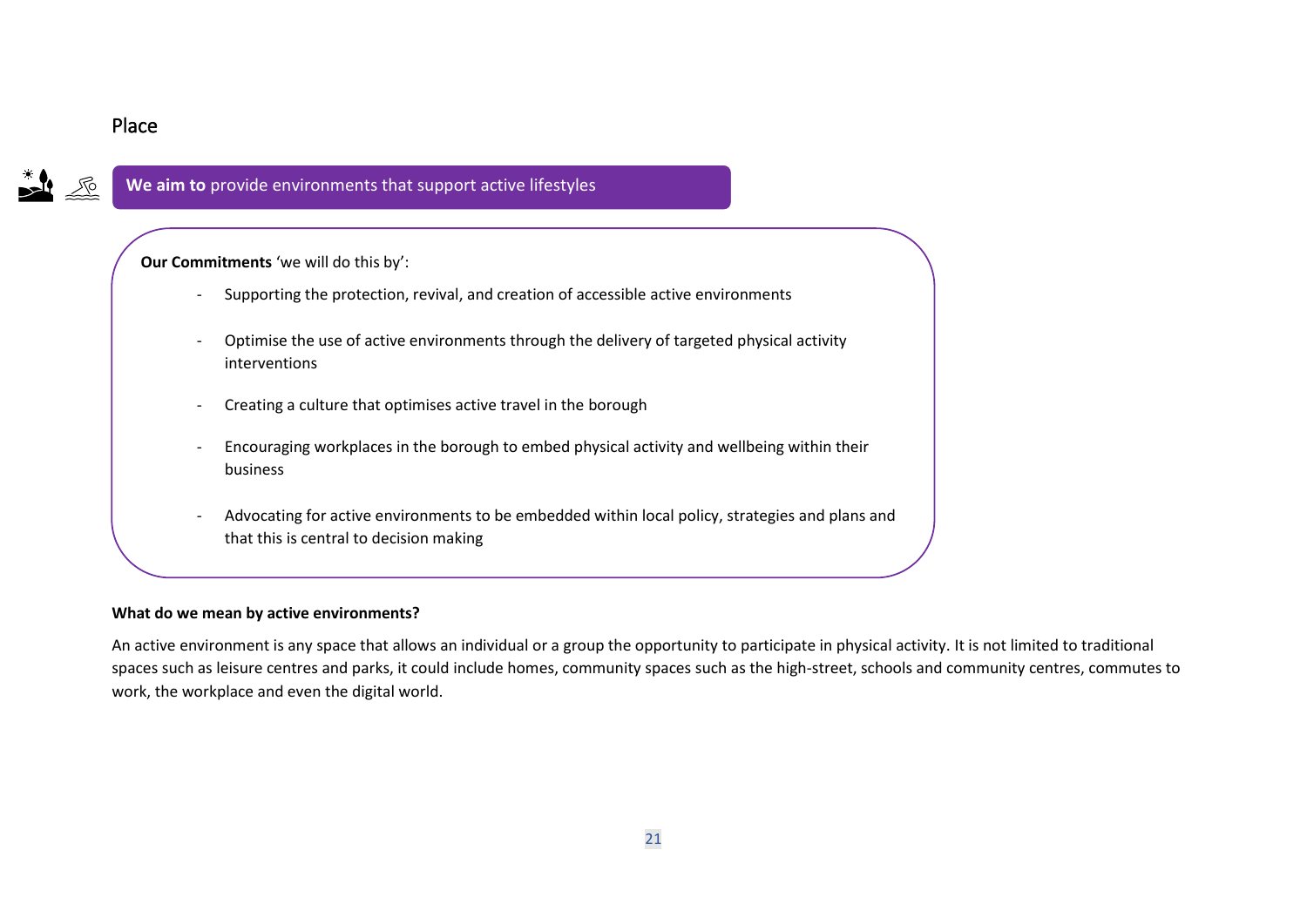#### **How will we create a culture of active travel?**

Active travel is an important priority for the borough and a series of actions have been set out within the Long-Term Transport Strategy as to how Barnet are committed to support this agenda. The role of Fit & Active Barnet is to support delivery of the priorities set out in the strategy, particularly through the lens of increasing opportunities to be physically active in form of active travel e.g., delivery of walking and cycling interventions, and influencing behaviour change through promotional campaigns.

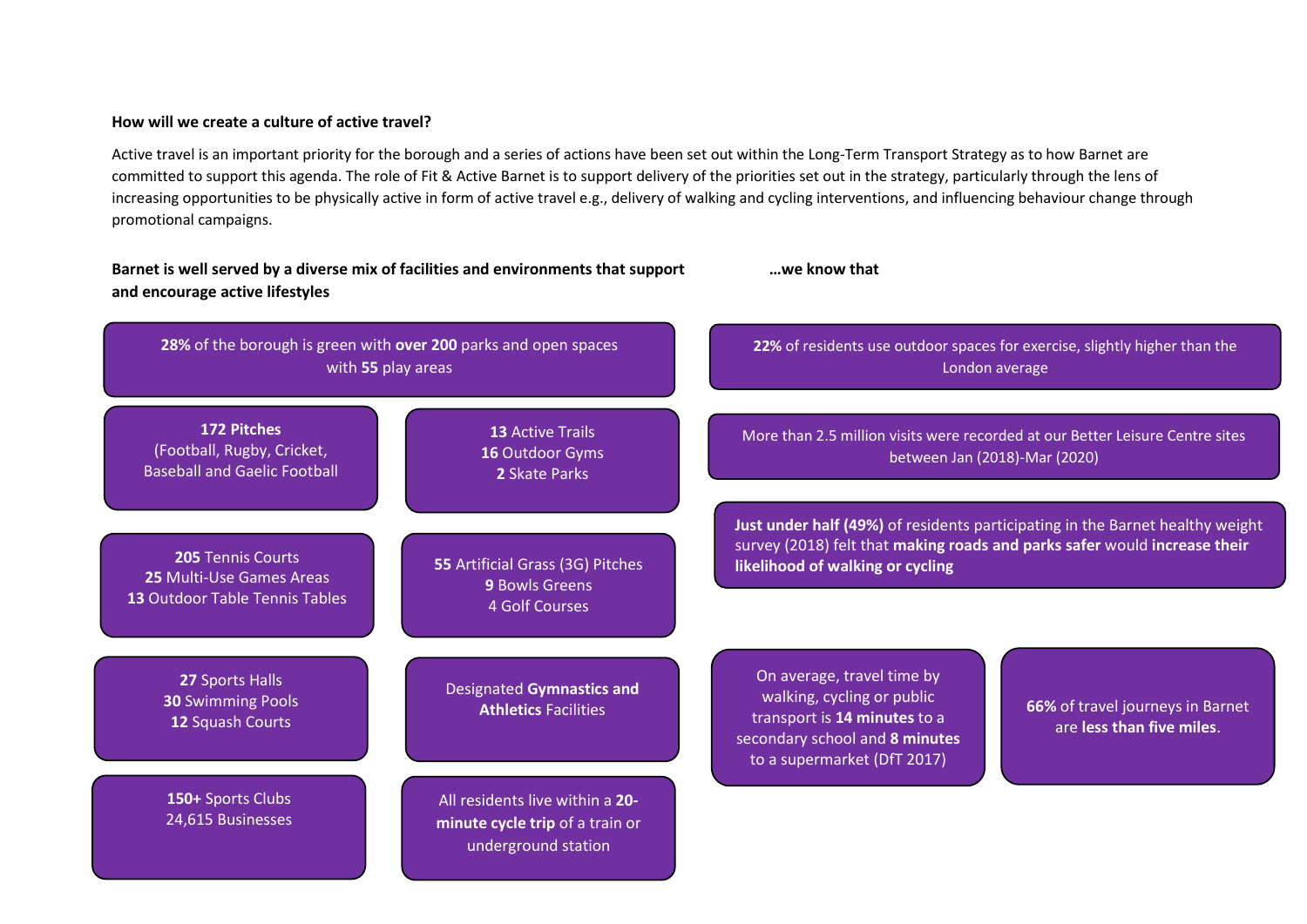## <span id="page-22-0"></span>Partnerships



## **We aim to** work together to embed physical activity at every opportunity

**Our Commitments** 'we will do this by':

- Facilitating effective working between partners to deliver the Framework and maximise outcomes
- Enabling the partnership to advocate the value of physical activity, and its contribution to achieving a range of outcomes
- Optimise and secure resources among the partnership to support increased physical activity levels

Development and implementation of the Framework is owned and driven by the Fit & Active Barnet Partnership Board and local networks.

As public sector resource faces significant pressure, the importance of working collaboratively to maximise opportunities and ensure sustainability is vital.

Embracing the five guiding principles set out on page 6, the Fit & Active Barnet Partnership Board and its local networks intends to provide a foundation that supports maximum influence on deliberate and unintentional physical activity in the borough by

- Ensuring strategic alignment
- Optimising investment opportunities
- Avoiding duplication of services
- Identifying and addressing gaps
- Sharing skills, knowledge, and resources to maximise efficiencies
- Promoting the value and benefit of physical activity
- Ensuring sustainable delivery and engagement
- Advocating accessible and affordable opportunities

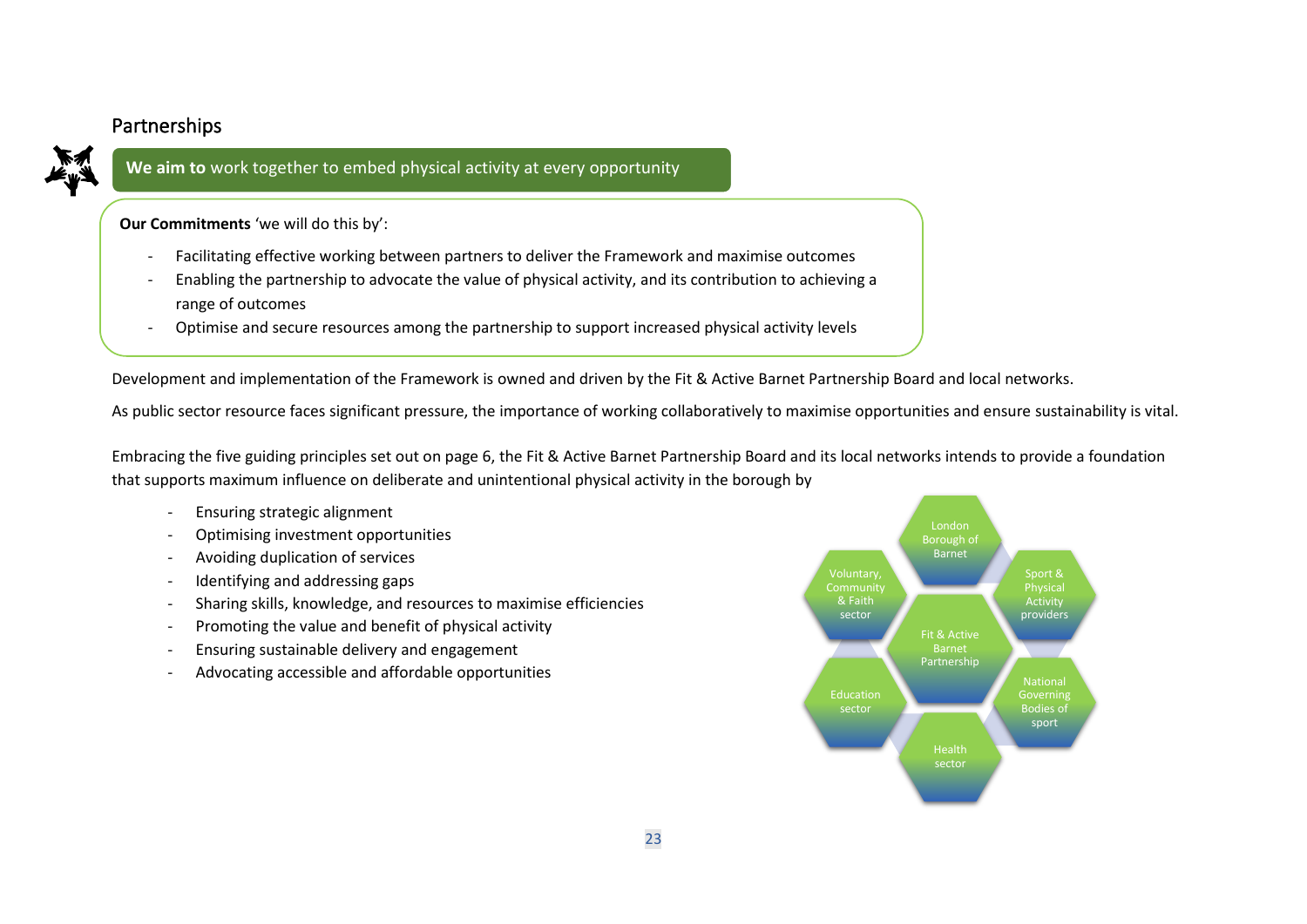## <span id="page-23-0"></span>Implementing the Framework

An implementation plan will be developed annually with members of the Fit & Active Barnet Partnership Board and local networks to achieve the aims and commitments set out within this Framework.

## <span id="page-23-1"></span>Reviewing our progress

A quarterly progress review will be undertaken against the Framework aims and commitments, with an annual report presented to the Adults and Safeguarding Committee.

We will seek to achieve an improvement over the lifespan of the Framework in the following indicators measured by the Sport England Active Lives Survey.



To provide a comprehensive review and to better understand participation in the borough we will also analyse local data sets alongside the Active Lives Survey data. For example, leisure centre visits collected by the boroughs leisure operator (Better); results from the Resident Perception Survey and Young People Survey conducted by Barnet Council; and the Physical Education, School Sport and Physical Activity (PESSPA) survey conducted annually by the Barnet Partnership for School Sport. Reviewing these additional datasets will enable us to better understand participation in the borough and provide a proactive response to emerging needs and gaps in provision.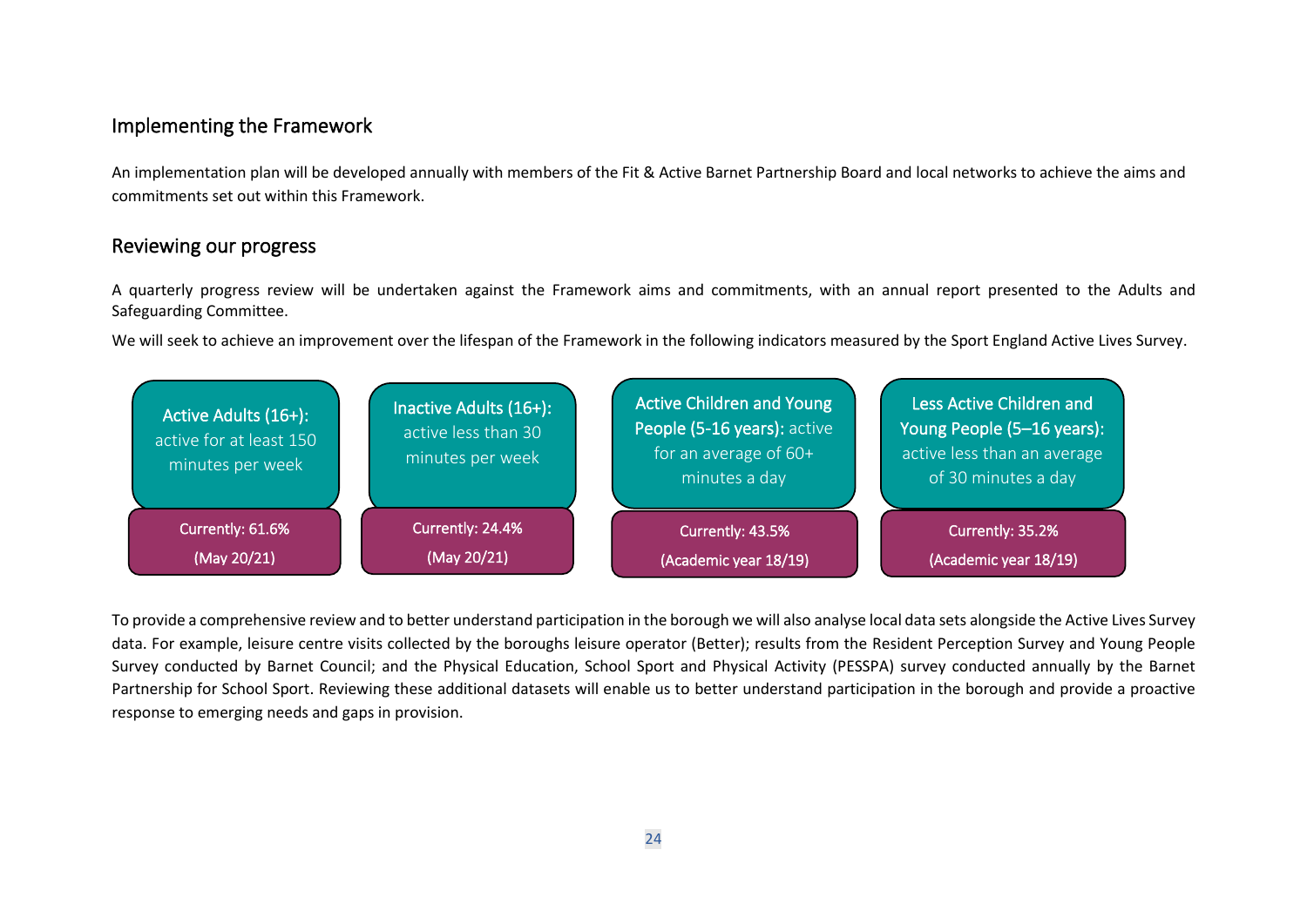#### <span id="page-24-0"></span>References

Active Lives Adult Survey May 2020 – 21 Repor[t PowerPoint Presentation \(sportengland-production-files.s3.eu-west-2.amazonaws.com\)](https://sportengland-production-files.s3.eu-west-2.amazonaws.com/s3fs-public/2021-10/Active%20Lives%20Adult%20Survey%20May%202020-21%20Report.pdf?VersionId=YcsnWYZSKx4n12TH0cKpY392hBkRdA8N) [Barnet Community Local Insight Tool](https://barnet.communityinsight.org/)

Barnet Healthy Weight Survey: [Healthy weight | Barnet Council](https://www.barnet.gov.uk/health-and-wellbeing/healthy-barnet/healthy-weight)

[Greater London Authority: Demographics](https://data.london.gov.uk/demography/)

[Health matters: getting every adult active every day -](https://www.gov.uk/government/publications/health-matters-getting-every-adult-active-every-day/health-matters-getting-every-adult-active-every-day) GOV.UK (www.gov.uk)

jhws 2021 to 2025.pdf (barnet.gov.uk)

[Joint Strategic Needs Assessment](https://open.barnet.gov.uk/insight-and-intelligence/jsna/) – Barnet Open Data

Local Government Association Research: The Impact of COVID-19 on culture, leisure, tourism, and sport (July 2020) [London Borough of Barnet: Long Term Transport Strategy 2020](https://www.barnet.gov.uk/sites/default/files/2021-10/Barnet%20LTTS%20v8.pdf) — 2041

PESSPA Survey Results April 2021 - About BPSS - [Barnet Partnership For School Sport](https://www.barnetpartnershipforschoolsport.co.uk/content/about-us/22811/pesspa-survey-results-april-2021)

PESSPA Survey Results April 2021 - About BPSS - [Barnet Partnership for School Sport](https://www.barnetpartnershipforschoolsport.co.uk/content/about-us/22811/pesspa-survey-results-april-2021)

[Physical activity guidelines: infographics -](https://www.gov.uk/government/publications/physical-activity-guidelines-infographics) GOV.UK (www.gov.uk)

[Physical inactivity is associated with a higher risk for severe COVID-19 outcomes: a study in 48 440 adult patients \(bmj.com\)](https://bjsm.bmj.com/content/bjsports/early/2021/04/07/bjsports-2021-104080.full.pdf)

[Physical inactivity is associated with a higher risk for severe COVID-19 outcomes: a study in 48 440 adult patients \(bmj.com\)](https://bjsm.bmj.com/content/bjsports/early/2021/04/07/bjsports-2021-104080.full.pdf) [PowerPoint Presentation \(sportengland-production-files.s3.eu-west-2.amazonaws.com\)](https://sportengland-production-files.s3.eu-west-2.amazonaws.com/s3fs-public/2021-10/Active%20Lives%20Adult%20Survey%20May%202020-21%20Report.pdf?VersionId=YcsnWYZSKx4n12TH0cKpY392hBkRdA8N)

[Public Health England: Health matters: physical activity -](https://www.gov.uk/government/publications/health-matters-physical-activity/health-matters-physical-activity-prevention-and-management-of-long-term-conditions) prevention and management of long-term conditions

Public Health England**:** [The link between pupil health and wellbeing and attainment](https://assets.publishing.service.gov.uk/government/uploads/system/uploads/attachment_data/file/370686/HT_briefing_layoutvFINALvii.pdf)

Report - [LGA \(local.gov.uk\)](https://www.local.gov.uk/sites/default/files/documents/COVID-19%20impact%20on%20Culture%20Leisure%20Tourism%20Sport.pdf)

[Sport England: Why investing in physical activity is great for our health](https://www.sportengland.org/news/why-investing-physical-activity-great-our-health-and-our-nation) – and our nation

StreetGames. The experience of the coronavirus lockdown in low-income areas of England and Wales. Manchester: StreetGames; 2020

[Surge in appreciation of exercise and activity during lockdown | Sport England](https://www.sportengland.org/news/surge-appreciation-exercise-and-activity-during-lockdown)

[Surge in appreciation of exercise and activity during lockdown | Sport England](https://www.sportengland.org/news/surge-appreciation-exercise-and-activity-during-lockdown) [World Health Organization Definition of Physical Activity -](https://www.publichealth.com.ng/world-health-organization-definition-of-physical-activity/#:~:text=World%20Health%20Organization%20Definition%20of%20Physical%20Activity%201,activity%20and%20risk%20of%20insufficient%20physical%20activity.%20) Public Health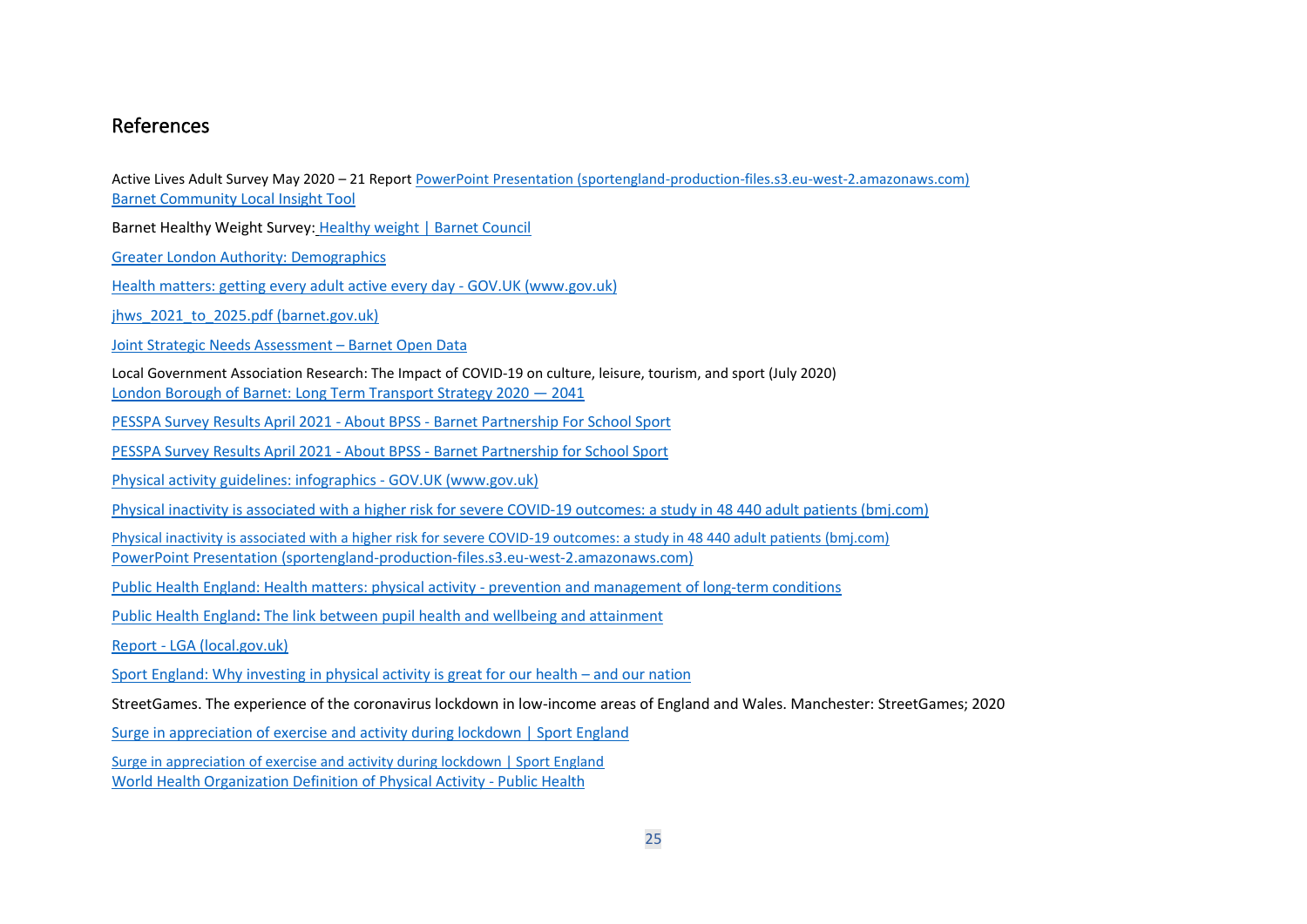## <span id="page-25-0"></span>Appendix 1: FAB Framework Engagement (list of partners)

Age UK Barnet **Herts Baseball Club** Argent Related – BXS Project Play Inclusion Barnet Arkley Cricket Club **London Borough of Barnet** Barnet Carers Centre **London Sport** Barnet Children's Partnership Board Barnet, Enfield and Haringey Mental Health Trust Meridian Wellbeing Barnet Hive (FC) Foundation Middlesex County Cricket Club Barnet Homes **Middlesex University** Barnet Mencap Mind Barnet Barnet Multi Faith Forum North Central London Clincial Commissiong Group Barnet Partnership for School Sport Phoenix Canoe Club Barnet & Southgate College **Premier Tennis** Premier Tennis Better Re. Brampton Lawn Tennis Club **Royal Free London** British Blind Sport **Rugby Football Union Cannons Cricket Club** Saracens Foundation Central London Community Healthcare NHS Trust Sense Colindale Community Trust Colindale Community Trust Community Barnet **Community** Barnet **Community** Barnet **UK** Deaf Sport COVID-19 Health Champions Unitas Elms Ravenscroft Lawn Tennis Club Young Barnet Foundation England Netball Groundwork Healthy Schools LondonLondon Sport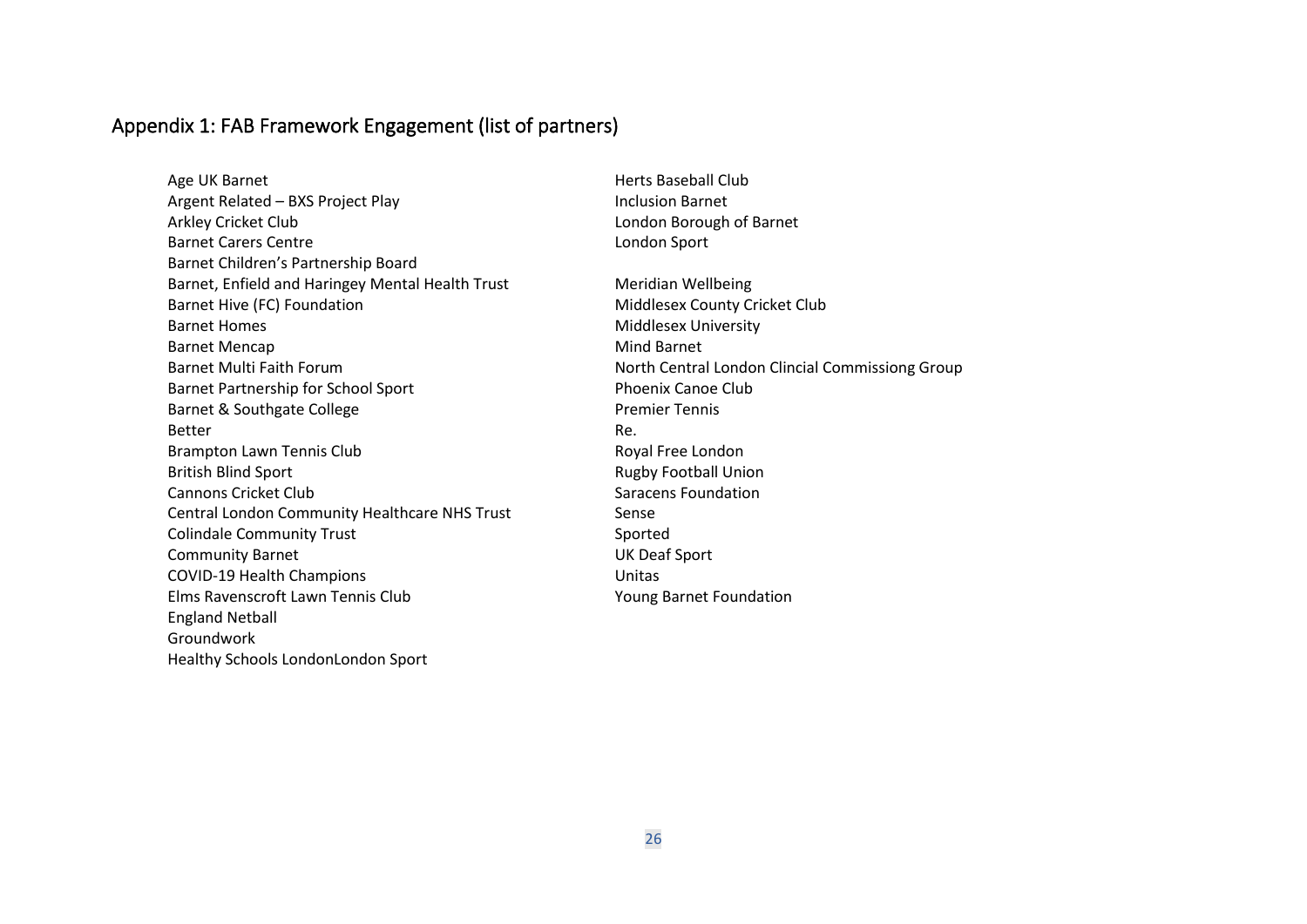## <span id="page-26-0"></span>Appendix 2: Local Policy (London Borough of Barnet) Reading List

- Air Quality Action Plan (2017-2022)
- Barnet Carers and Young Carers Strategy (2015-2020)
- *Draft* Barnet Child Participation and Family Involvement Strategy (2022-2025)
- Brent Cross Town Masterplan
- Community Participation Strategy (Draft)
- Community Safety Strategy (2015-2020)
- Children & Young People Plan (2019-2023)
- Domestic Abuse and Violence Against Women and Girls Strategy (2021-2024)
- Equalities Diversity & Inclusion Policy (2020-2024)
- Growth Strategy (2020-2030)
- Indoor Sport & Recreation Study
- Joint Health & Wellbeing Strategy (2021-2025)
- Local Plan (Draft)
- Long Term Transport Strategy (2020-2041)
- Parks & Open Spaces Strategy (2016)
- Playing Pitch Strategy 2017 (review 2021)
- Sports Hub Masterplans; West Hendon, Copthall and Barnet Playing Fields
- Suicide Prevention Strategy (2021-2025)
- Sustainability Strategy Framework